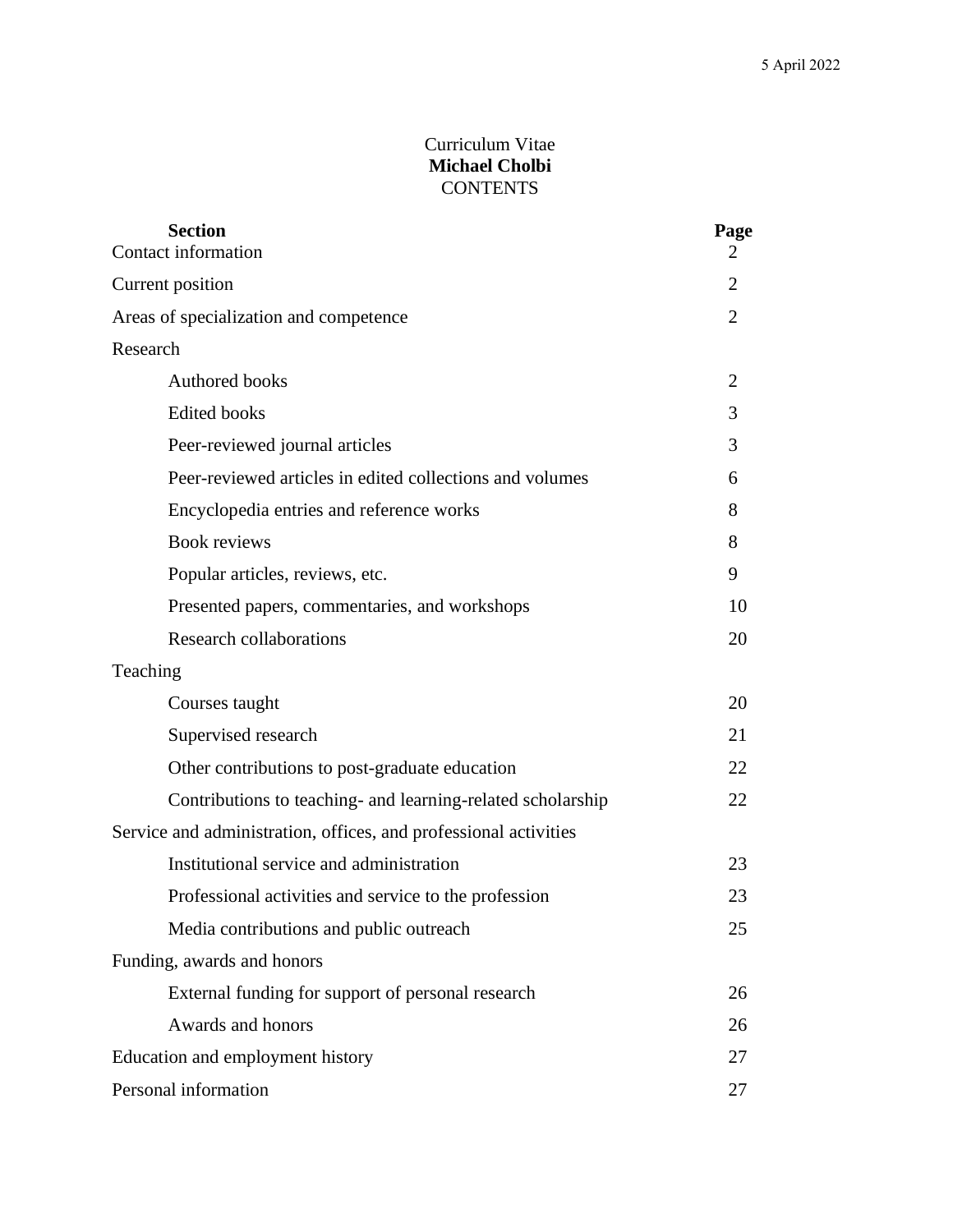## **Michael J. Cholbi** Chair in Philosophy University of Edinburgh

CONTACT INFORMATION School of Philosophy, Psychology, and Language Sciences Dugald Stewart Building, 3 Charles Street Edinburgh EH8 9AD United Kingdom E-mail: [mcholbi@ed.ac.uk](mailto:mcholbi@ed.ac.uk) Tel.#: +44 0131 650 3652

- Website: [http://michael.cholbi.com](http://michael.cholbi.com/)
- University profile:<https://www.ed.ac.uk/profile/michael-cholbi>
- PhilPeople profile:<https://philpeople.org/profiles/michael-cholbi>
- ResearchGate profile: https://www.researchgate.net/profile/Michael Cholbi
- Academia.edu profile:<https://edinburgh.academia.edu/MichaelCholbi>
- Twitter: @MichaelCholbi
- ORCID ID: 0000-0002-5185-2428
- Wikipedia: https://en.wikipedia.org/wiki/Michael\_Cholbi

#### CURRENT POSITION

University of Edinburgh: Chair in Philosophy (Professor), January 2020-

#### AREAS OF SPECIALIZATION (AOS) AND AREAS OF COMPETENCE (AOC)

AOS: philosophy of death and dying, ethical theory (particularly Kantian ethics), applied/practical ethics, philosophy of work and labor

AOC: moral psychology, philosophy of education/pedagogy, racial justice, political philosophy

#### RESEARCH

(Google Scholar profile, including citation information: [http://scholar.google.com/citations?user=fyXtxTwAAAAJ\)](http://scholar.google.com/citations?user=fyXtxTwAAAAJ)

## Books (AUTHORED)

*Grief: A Philosophical Guide*. (Princeton University Press, 2021)

- Seminary Co-op Notable Books list, 2021 [\(https://simplebooklet.com/notables2021#page=37\)](https://simplebooklet.com/notables2021#page=37)
- Books of the Month selection, Jan 2022, *The Independent* [\(https://www.yahoo.com/now/books-month-raptures-high-dark-063000860.html\)](https://www.yahoo.com/now/books-month-raptures-high-dark-063000860.html)
- Reviewed in *Wall Street Journal, Psychology Today*
- Arabic translation, Dar Nathar (Oman)
- Simplified Chinese translation, Golden Rose Books
- Audiobook:<https://www.audible.in/pd/Grief-Audiobook/B09QH6KR7F>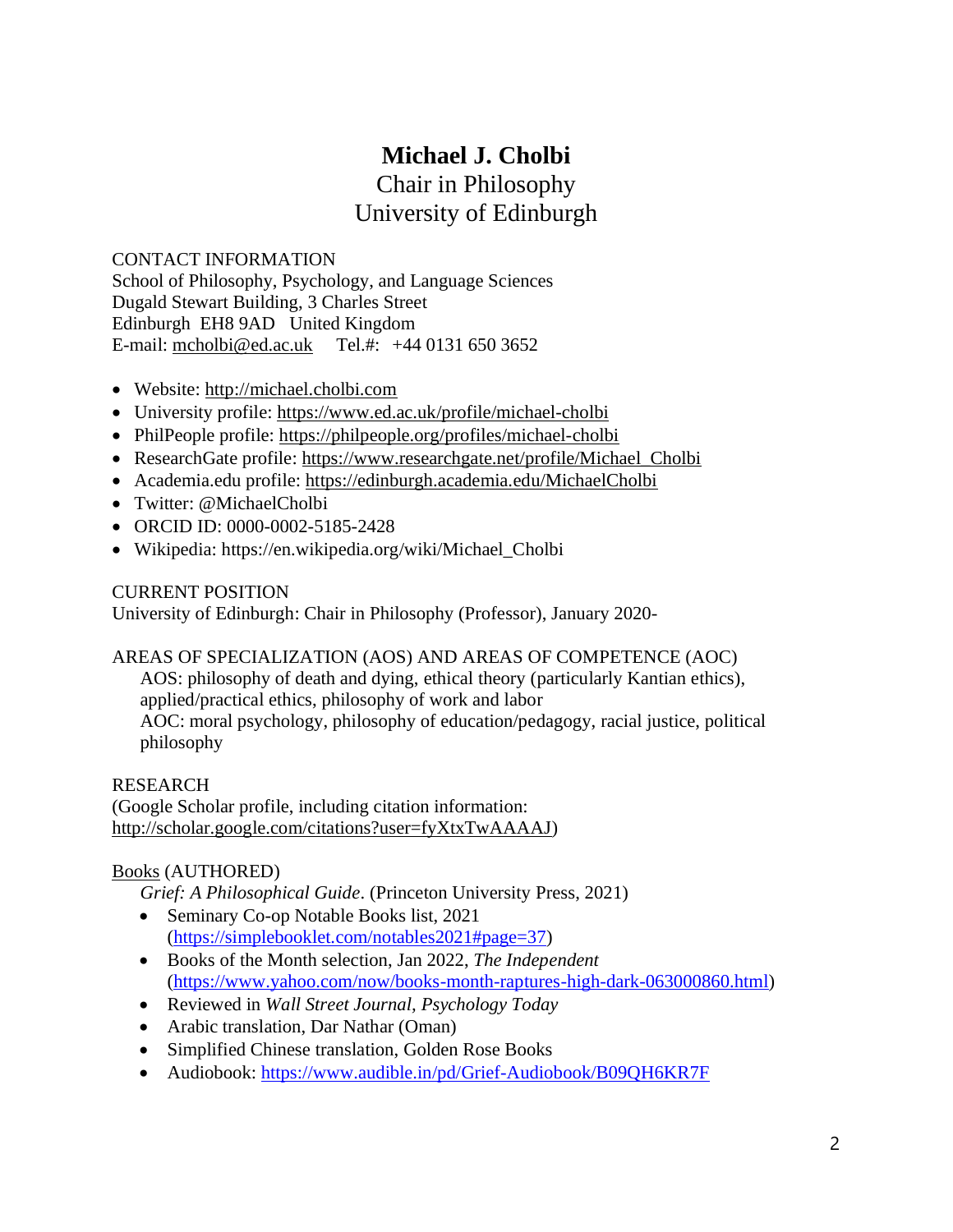*Understanding Kant's Ethics.* (Cambridge University Press, 2016)

- Reviewed in *Kantian Review*: [https://www.cambridge.org/core/journals/kantian](https://www.cambridge.org/core/journals/kantian-review/article/michael-cholbi-understanding-kants-ethics-cambridge-cambridge-university-press-2016-pp-232-isbn-9781316681459-hbk-6499/0BB4300DCE12DB928D117D9F482F5B68)[review/article/michael-cholbi-understanding-kants-ethics-cambridge-cambridge-university](https://www.cambridge.org/core/journals/kantian-review/article/michael-cholbi-understanding-kants-ethics-cambridge-cambridge-university-press-2016-pp-232-isbn-9781316681459-hbk-6499/0BB4300DCE12DB928D117D9F482F5B68)[press-2016-pp-232-isbn-9781316681459-hbk-](https://www.cambridge.org/core/journals/kantian-review/article/michael-cholbi-understanding-kants-ethics-cambridge-cambridge-university-press-2016-pp-232-isbn-9781316681459-hbk-6499/0BB4300DCE12DB928D117D9F482F5B68)[6499/0BB4300DCE12DB928D117D9F482F5B68](https://www.cambridge.org/core/journals/kantian-review/article/michael-cholbi-understanding-kants-ethics-cambridge-cambridge-university-press-2016-pp-232-isbn-9781316681459-hbk-6499/0BB4300DCE12DB928D117D9F482F5B68)
- Reviewed in *Metapsychology Reviews:*  [http://metapsychology.mentalhelp.net/poc/view\\_doc.php?type=book&id=7913&cn=135](http://metapsychology.mentalhelp.net/poc/view_doc.php?type=book&id=7913&cn=135)

## *Suicide: The Philosophical Dimensions.* (Broadview Press, 2011)

- Reviewed in *Notre Dame Philosophical Reviews*: <http://ndpr.nd.edu/news/27236-suicide-the-philosophical-dimensions/>
- *Choice* reviews, 'Highly recommended'
- *American Association of Suicidology Newsletter* review,<http://bit.ly/MIcKVM>

## Books (EDITED)

- *Oxford Handbook of the Philosophy of Suicide*. Oxford University Press. Under contract; publication expected 2023 (with P. Stellino)
- *Debating a Post-work Future: Perspectives from Philosophy and the Social Sciences.*  Routledge. Under contract: publication expected 2023 (with D. Celentano, J.-P. Deranty, and K. Schaff)
- *New Directions in the Ethics of Assisted Suicide and Euthanasia*, revised edition. Springer, 2022 (with J. Varelius).
	- First edition, 2015
- *The Movement for Black Lives: Philosophical Perspectives*. Oxford University Press, 2021 (with B. Hogan, A. Madva, and B. Yost).

*Exploring the Philosophy of Death and Dying: Classic and Contemporary Perspectives*. Routledge, 2021 (with T. Timmerman)

• Review, *Teaching Philosophy*: [https://www.dropbox.com/s/54voin0u91qgb24/Mills%20review-](https://www.dropbox.com/s/54voin0u91qgb24/Mills%20review-%20Teaching%20Phil%20-%20Exporing%20Phil%20Death%20%26%20Dying.pdf?dl=0) [%20Teaching%20Phil%20-](https://www.dropbox.com/s/54voin0u91qgb24/Mills%20review-%20Teaching%20Phil%20-%20Exporing%20Phil%20Death%20%26%20Dying.pdf?dl=0) [%20Exporing%20Phil%20Death%20%26%20Dying.pdf?dl=0](https://www.dropbox.com/s/54voin0u91qgb24/Mills%20review-%20Teaching%20Phil%20-%20Exporing%20Phil%20Death%20%26%20Dying.pdf?dl=0)

*The Future of Work, Technology, and Basic Income*. Routledge, 2019 (with M.E. Weber).

• Reviewed in *Autonomy*, https://autonomy.work/portfolio/ubimaze/

*Procreation, Parenthood, and Educational Rights: Ethical and Philosophical Issues.*  Routledge, 2017 (with J. Ahlberg)

• Reviewed in *Notre Dame Philosophical Reviews*:<http://ntrda.me/2sh0JT5>

*Euthanasia and Assisted Suicide: Global Views on Choosing to End Life*. Praeger, 2017.

*Immortality and the Philosophy of Death.* Rowman and Littlefield, 2015.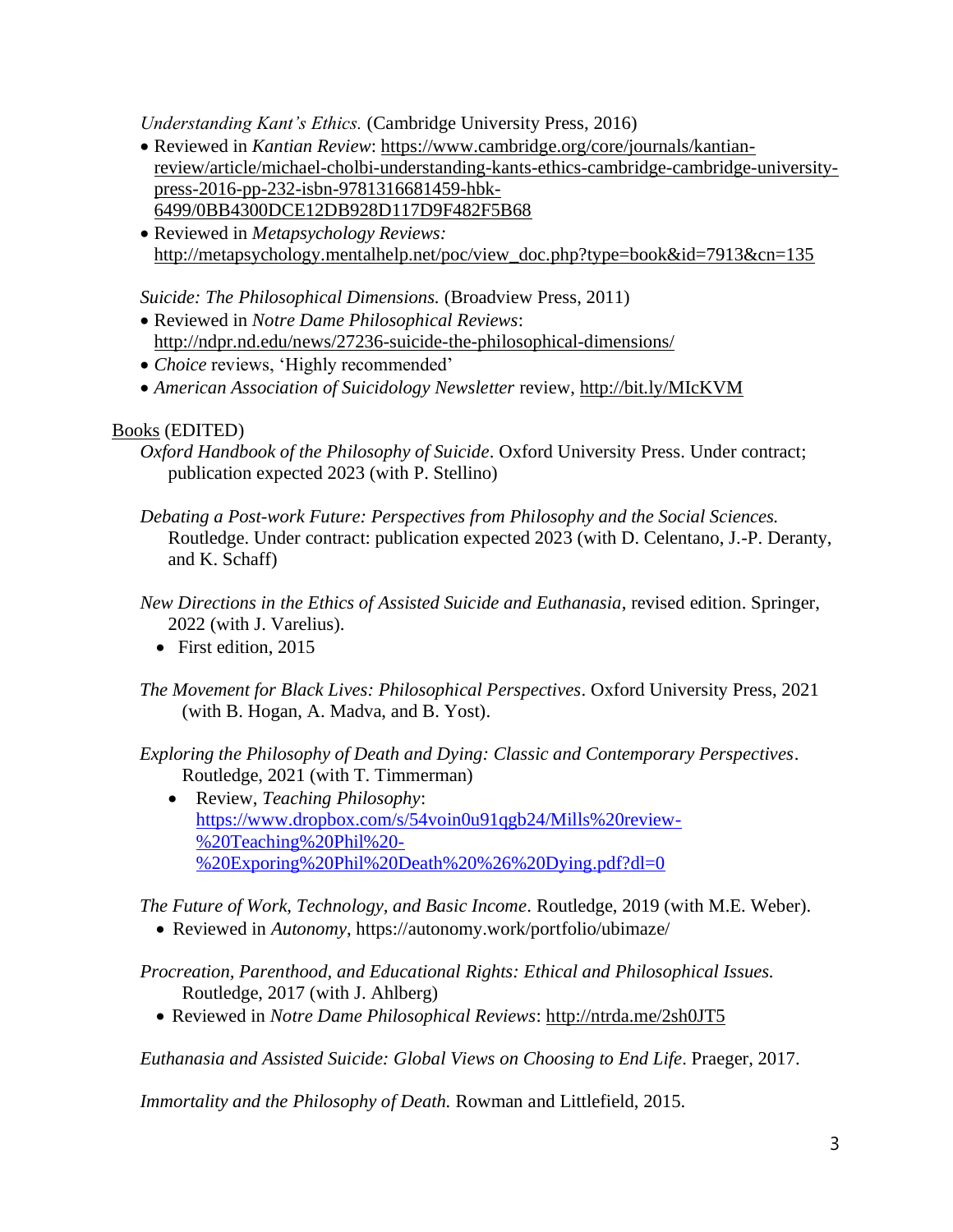• Reviewed in *Notre Dame Philosophical Reviews*: <http://ndpr.nd.edu/news/67675-immortality-and-the-philosophy-of-death/>

Peer-reviewed journal articles

"Fear and other attitudes toward death: Contemporary developments." *Philosophy Compass,* forthcoming 2022 (with R. Chavez, A. Davis, and J. Diaz)

"Grieving our way back to meaningfulness." In M. Hauskeller, ed., *Royal Institute of Philosophy Supplement* (Meaning in Life and Knowledge of Death) 90 (2021): 235-251.

"What's wrong with esoteric morality." *Les Ateliers de l'éthique/The Ethics Forum* 15 (2020): 163-185.

"Equality, self-government, and disenfranchising kids: A reply to Yaffe." *Moral Philosophy and Politics* 7 (2020): 281-297

"Holding on and letting go: Anticipatory grief and surrogate choice at the end of life." *American Journal of Bioethics*, 19 (2019): 42-43. DOI: [10.1080/15265161.2019.1674414.](https://doi.org/10.1080/15265161.2019.1674414)

"Regret, resilience, and the nature of grief." *Journal of Moral Philosophy* 16 (2019): 486-508.

"The duty to work." *Ethical Theory and Moral Practice* 21 (2018): 1119-1133.

"The desire to work as an adaptive preference." *Autonomy* 4 (2018). ISSN 2515-9852. (http://autonomy.work/wp-content/uploads/2018/08/The-Desire-For-Work-As-An-Adaptive-Preference-V3.pdf)

- Commentary, K. Lewis, ""Beyond the work-centred society" [\(https://autonomy.work/portfolio/beyond-work-centred-society-postscript-cholbis](https://autonomy.work/portfolio/beyond-work-centred-society-postscript-cholbis-desire-work-adaptive-preference/)[desire-work-adaptive-preference/\)](https://autonomy.work/portfolio/beyond-work-centred-society-postscript-cholbis-desire-work-adaptive-preference/)
- Translated into Serbo-Croatian: https://zajednicko.org/blog/zelja-za-radom-kaoadaptivna-preferencija-michael-cholbi/

"Public cartels, private conscience." *Politics, Philosophy, and Economics* (2018): 356-377.

"Black Lives Matter and the call for death penalty abolition." [with Alex Madva] *Ethics* 128 (2018): 517-544.<https://doi.org/10.1086/695988>

• Precis and online discussion at PEA Soup, April 2018: [http://peasoup.us/2018/04/ethics](http://peasoup.us/2018/04/ethics-discussion-at-pea-soup-michael-cholbi-and-alex-madvas-black-lives-matter-and-the-call-for-death-penalty-abolition-with-a-critical-precis-by-erin-kelly/)[discussion-at-pea-soup-michael-cholbi-and-alex-madvas-black-lives-matter-and-the](http://peasoup.us/2018/04/ethics-discussion-at-pea-soup-michael-cholbi-and-alex-madvas-black-lives-matter-and-the-call-for-death-penalty-abolition-with-a-critical-precis-by-erin-kelly/)[call-for-death-penalty-abolition-with-a-critical-precis-by-erin-kelly/](http://peasoup.us/2018/04/ethics-discussion-at-pea-soup-michael-cholbi-and-alex-madvas-black-lives-matter-and-the-call-for-death-penalty-abolition-with-a-critical-precis-by-erin-kelly/) Second place, PEA Soup Awards, Best Original Discussion for 2018.

"Finding the good in grief: What Augustine knew but Meursault could not." *Journal of the American Philosophical Association* 3 (2017): 91-105.

"Grief's rationality, backward and forward." *Philosophy and Phenomenological Research* 94 (2017): 255-272.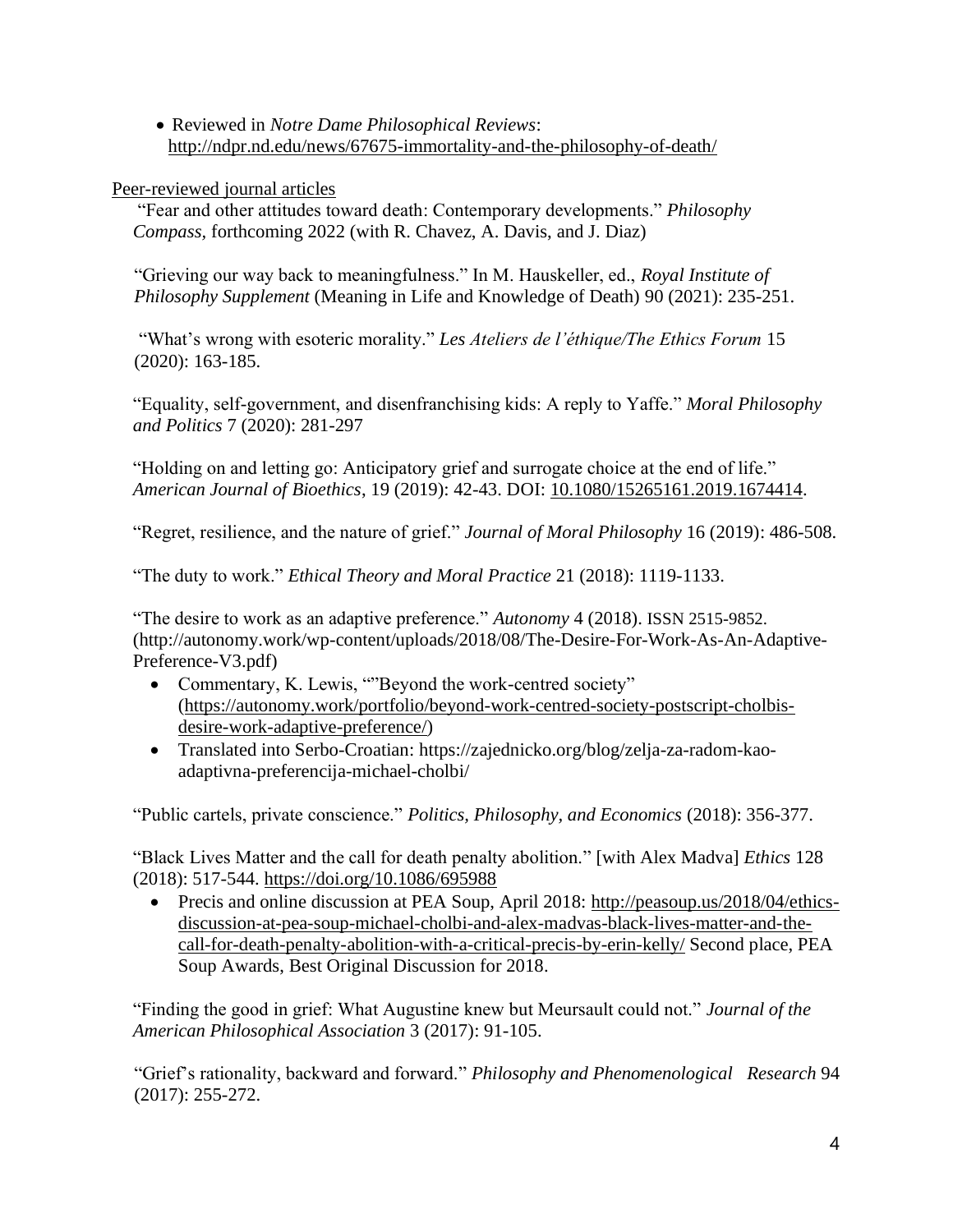"Paternalism and our rational powers." *Mind* 126 (2017): 123-153.

"The denial of moral dilemmas as a regulative ideal." *Canadian Journal of Philosophy* 46 (2016): 268-289.

"The right to die and the medical cartel." *Ethics, Medicine, and Public Health* 1 (2015): 486- 493.

"Kant on euthanasia and the duty to die: Clearing the air." *Journal of Medical Ethics* 41(2015): 607-610.

"Time, value, and collective immortality." *Journal of Ethics* 19 (2015): 197-211.

"No last resort: Pitting to right to die against the right to medical self-determination." *Journal of Ethics* 19 (2015): 143-157.

"On Marcus Singer's 'On duties to oneself'." *Ethics* 125 (2015): 851-853.

"Anti-conservative bias in education is real — but not unjust." *Social Philosophy and Policy* 31 (2014): 176-203.

"A direct Kantian duty to animals." *Southern Journal of Philosophy* 52 (2014): 338-358.

"Luck, blame, and desert." *Philosophical Studies* 169 (2014): 313-332.

"Agents, patients, and obligatory self-benefit." *Journal of Moral Philosophy* 11 (2014): 159- 184.

"A plethora of promises — or none at all." *American Philosophical Quarterly* 51 (2014): 261- 272.

"The terminal, the futile, and the psychiatrically disordered." *International Journal of Law and Psychiatry* 36 (2013): 498-505.

"The constitutive approach to Kantian rigorism." *Ethical Theory and Moral Practice* 16 (2013): 439-448.

"What is wrong with 'What is wrong with rational suicide.'" *Philosophia* 40 (2012): 285-293.

"The moral conversion of rational egoists." *Social Theory and Practice* 37 (2011): 533-556.

"Depression, listlessness, and moral motivation." *Ratio* 24 (2011): 28-45.

"A Kantian defense of prudential suicide." *Journal of Moral Philosophy* 7 (2010): 489-515.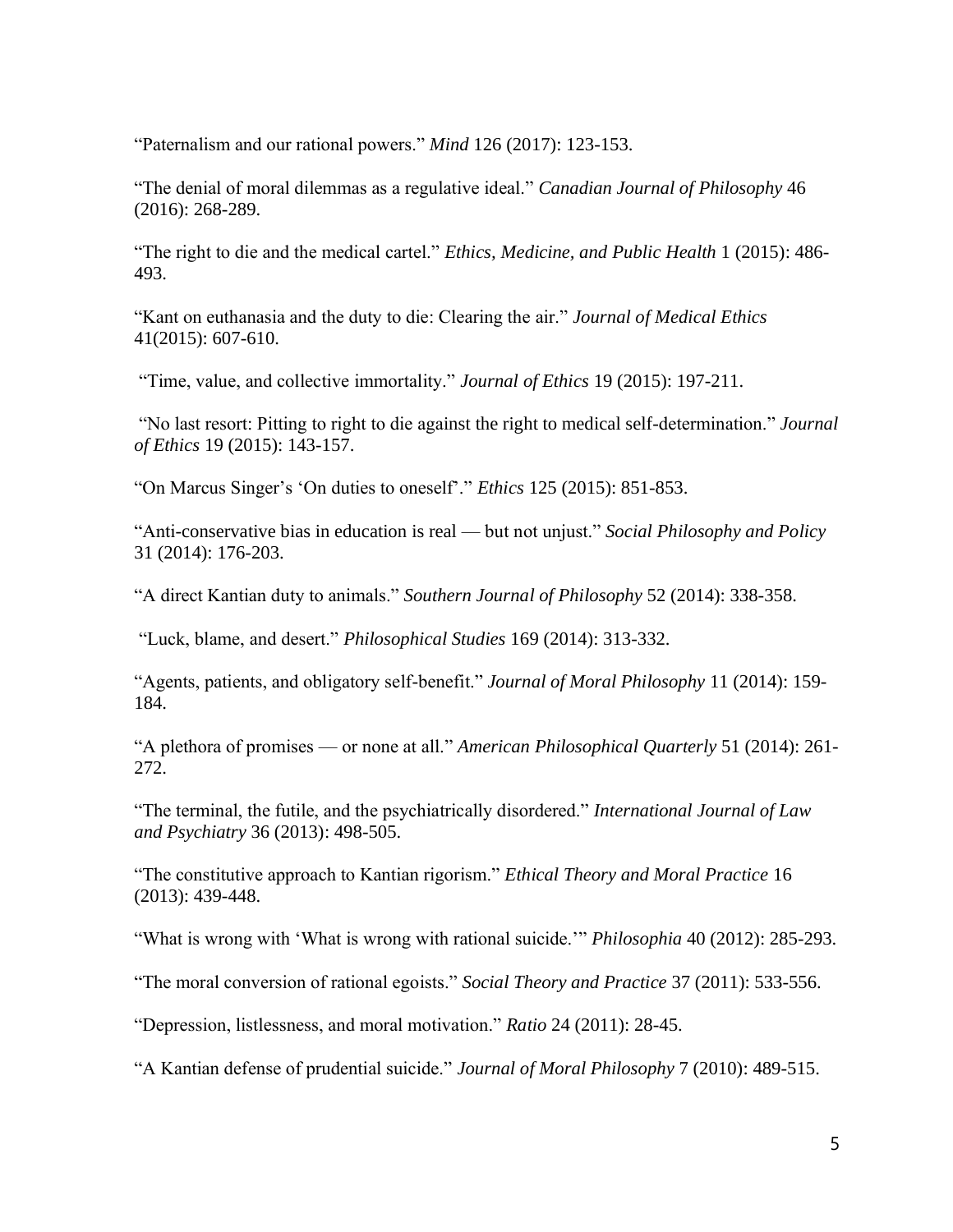"The duty to die and the burdensomeness of living." *Bioethics* 24 (2010): 412-420.

"Compulsory victim restitution is punishment: A reply to Boonin." *Public Reason* 2 (2010): 85-93.

"Moore's paradox and moral motivation." *Ethical Theory and Moral Practice* 12 (2009): 495- 510.

"The murderer at the door: What Kant should have said." *Philosophy and Phenomenological Research* 79 (2009): 17-46.

"On hazing." *Public Affairs Quarterly* 23 (2009): 143-159.

"Tonkens on the irrationality of the suicidally mentally ill." *Journal of Applied Philosophy* 26 (2009): 102-106.

"Moral expertise and the credentials problem." *Ethical Theory and Moral Practice* 10 (2007): 323-334.

"'Self-manslaughter' and the forensic classification of self-inflicted deaths." *Journal of Medical Ethics* 33 (2007):155-157.

"Moral belief attribution: A reply to Roskies." *Philosophical Psychology* 19 (2006): 629-638.

"Belief attribution and the falsification of motive internalism." *Philosophical Psychology* 19 (2006): 607-616.

"Race, capital punishment, and the cost of murder." *Philosophical Studies* 127 (2006): 255- 282.

"Cruelty, competency, and contemporary abolitionism." *Studies in Law, Politics, and Society* 37 (2005): 123-140.

"Contingency and divine knowledge in Ockham." *American Catholic Philosophical Quarterly* 77.1 (2003): 81-91.

"Suicide intervention and non-ideal Kantian theory." *Journal of Applied Philosophy* 19 (2002): 245-259.

"A felon's right to vote." *Law and Philosophy* 21 (2002): 543-564.

"A contractualist account of promising." *Southern Journal of Philosophy* 40 (2002): 475-491.

"Dialectical refutation as a paradigm of Socratic punishment." *Journal of Philosophical Research* 27 (2002): 371-379.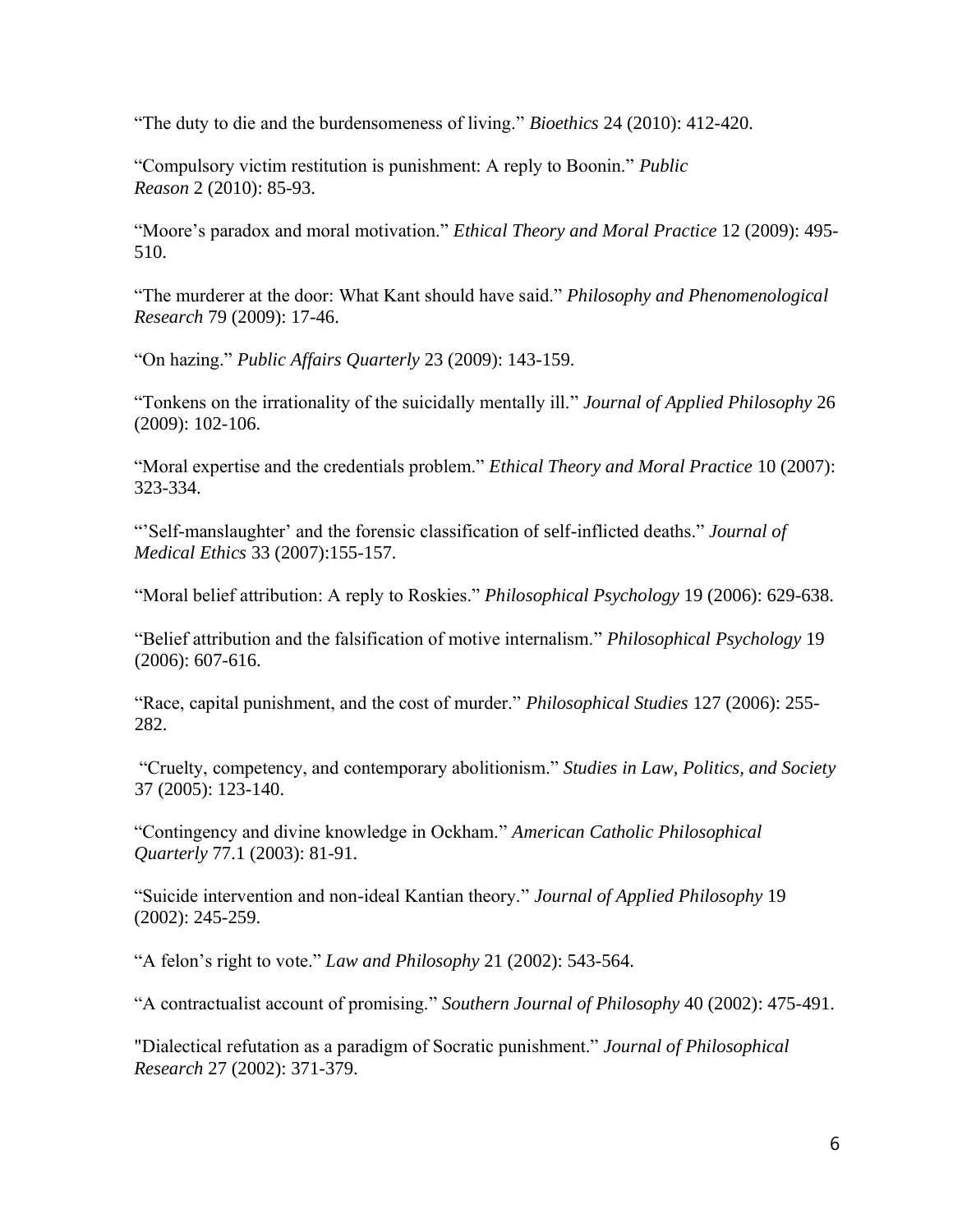"Kant and the irrationality of suicide." *History of Philosophy Quarterly* 17:2 (2000): 159-176.

"Egoism and the publicity of reason: A reply to Korsgaard." *Social Theory and Practice* 25:3 (1999): 491-517.

"Judgments of aesthetic experience." *Eidos* 12:2 (1995, "Kant"): 5-25.

Peer-reviewed articles in edited collections and volumes

"Why the death penalty is the 'ultimate' punishment." In J. Ryberg, ed., *Oxford Handbook of Punishment Theory and Philosophy* (Oxford University Press, commissioned; publication, expected 2023)

"Envisioning markets in assisted dying." In M. Cholbi and J. Varelius, eds., *New Directions in the Ethics of Assisted Suicide and Euthanasia,* revised edition. (under contract, publication expected 2022)

"Why racialized poverty matters — and the way forward." In G. Schweiger and C. Sedmak, eds., *Handbook of Philosophy and Poverty* (Routledge; commissioned, publication expected 2022)

"Justice in human capital." In J. Jonker and G. Rozeboom, eds., *Working as Equals* (forthcoming 2022, Oxford University Press)

"The rationality of suicide and the meaningfulness of life." In I. Landau, ed., *Oxford Handbook of Meaning in Life* (forthcoming 2022, Oxford University Press)

"Schopenhauer, suicide, and contemporary pessimism." In P. Hassan, ed., *Schopenhauer's Moral Philosophy* (2022, Routledge), pp. 141-159.

"Can capital punishment survive if Black lives matter?" [with Alex Madva]. In M. Cholbi, B. Hogan, A. Madva, and B. Yost, eds., *The Movement for Black Lives: Philosophical Perspectives* (Oxford, 2022), pp. 199-217.

"The ethics of choosing careers and jobs." In B. Fischer, ed., *College Ethics*, 2nd edition. (Oxford University Press, 2020), pp. 878-889.

"Why grieve?" In M. Cholbi and T. Timmerman, eds. *Exploring the Philosophy of Death and Dying: Classic and Contemporary Perspectives* (Routledge, 2020), pp 184-190.

"Equal respect for rational agency." In M. Timmons, ed., *Oxford Studies in Normative Ethics* (Oxford University Press, 2020), pp. 182-203.

"Must I benefit myself?" In D. Portmore, ed., *Oxford Handbook of Consequentialism* (Oxford University Press, 2020), pp. 253-68.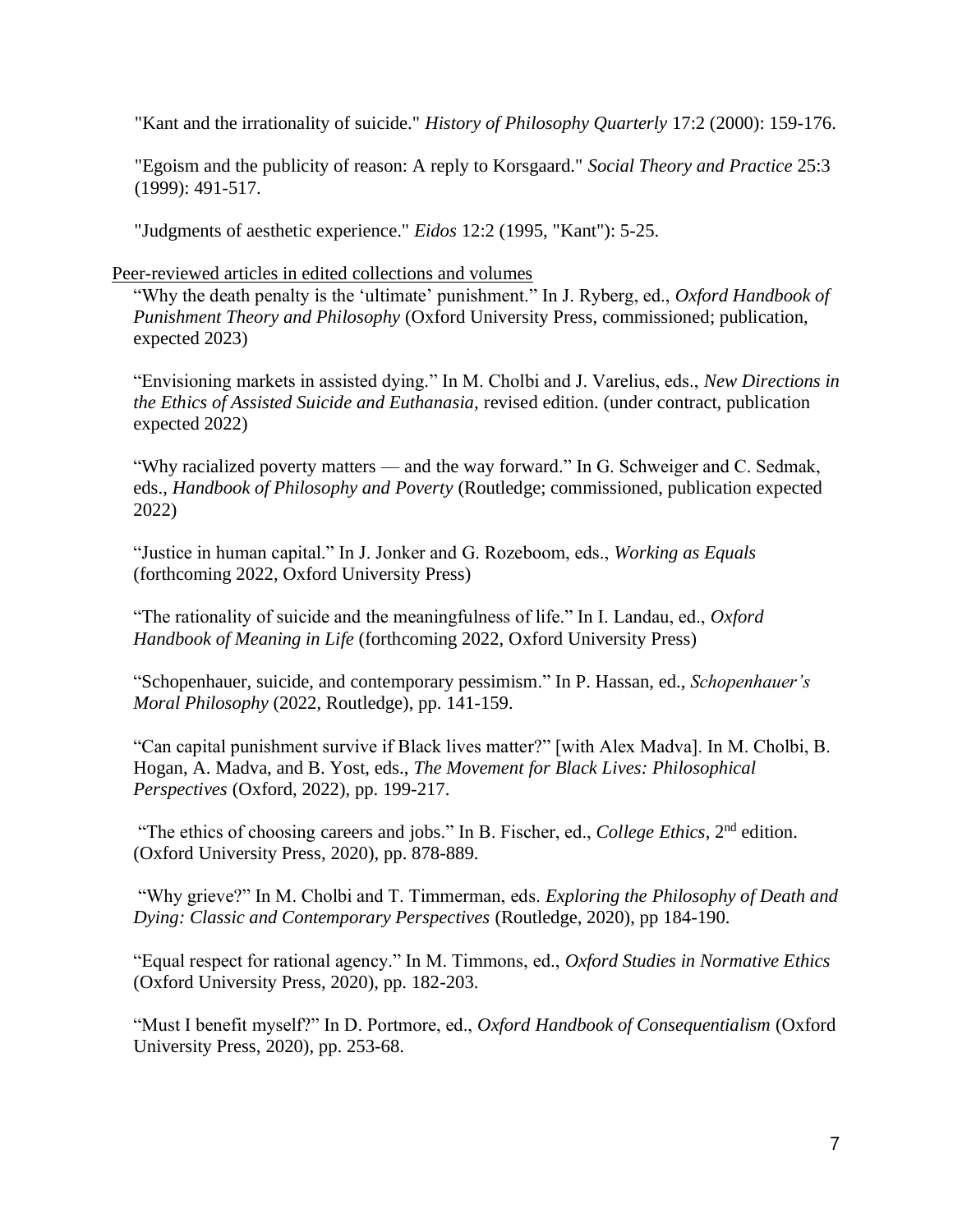"The anti-paternalistic case for basic income." In M.E. Weber and M. Cholbi, eds., *The Future of Work, Technology, and Basic Income* (Routledge, 2019), pp. 62-78.

"Palliation and medically assisted dying: A case study in the use of slippery slope arguments in public policy." In D. Boonin, ed., *Palgrave Handbook of Philosophy and Public Policy* (Palgrave Macmillan, 2018), pp. 691-702.

"Why moral expertise needs moral theory." In L. Guidry-Grimes and J. Watson, eds., *Moral Expertise* (Springer, 2018), pp. 71-86.

"Paternalism and duties to self." In J. Hanna and K. Grill, eds., *Routledge Handbook of the Philosophy of Paternalism* (Routledge, 2018), pp. 108-118.

"Dignity and assisted dying: What Kant got right (and wrong)." In S. Muders, *Human Dignity and Assisted Death* (Oxford University Press, 2017), pp. 143-60.

"How procreation generates parental rights and obligations." In J. Ahlberg and M. Cholbi, eds., *Procreation, Parenthood, and Educational Rights: Ethical and Philosophical Issues*  (New York: Routledge, 2017), pp. 15-36.

"Grief and end-of-life medical decision making." In J. Davis, ed., *Ethics at the End of Life: New Issues and Arguments* (New York: Routledge, 2017), pp. 201-217.

"The euthanasia of companion animals." In C. Overall, ed., *Pets and People: The Ethics of Our Relationships with Companion Animals* (Oxford University Press, 2017) pp. 264-278.

"Immortality and the exhaustibility of value." In M. Cholbi (ed.), *Immortality and the Philosophy of Death* (Rowman and Littlefield, 2015), pp. 221-236.

"Medically enabled suicides." In M. Cholbi and J. Varelius (eds.), *New Directions in the Ethics of Assisted Suicide and Euthanasia* (Springer, 2015), pp. 169-184.

"The implications of ego depletion for the ethics and politics of manipulation." In C. Coons and M.E. Weber, eds., *Manipulation* (Oxford University Press, 2014), pp. 201-220.

"Kantian paternalism and suicide intervention." In C. Coons and M.E. Weber, eds. *Paternalism: Theory and Practice*. (Cambridge University Press, 2013), pp. 115-133.

"From epistemology to ethics." *Proceedings of the 26th Conference on Value Inquiry* (2002).

#### Encyclopedia entries and reference works

"Philosophical approaches to work and labor." *Stanford Encyclopedia of Philosophy*, 2022 (https://plato.stanford.edu/entries/work-labor/)

"Suicide." *Stanford Encyclopedia of Philosophy* (http://plato.stanford.edu/entries/suicide/), revised 2021 (initial publication 2004). Translated into Spanish, Persian.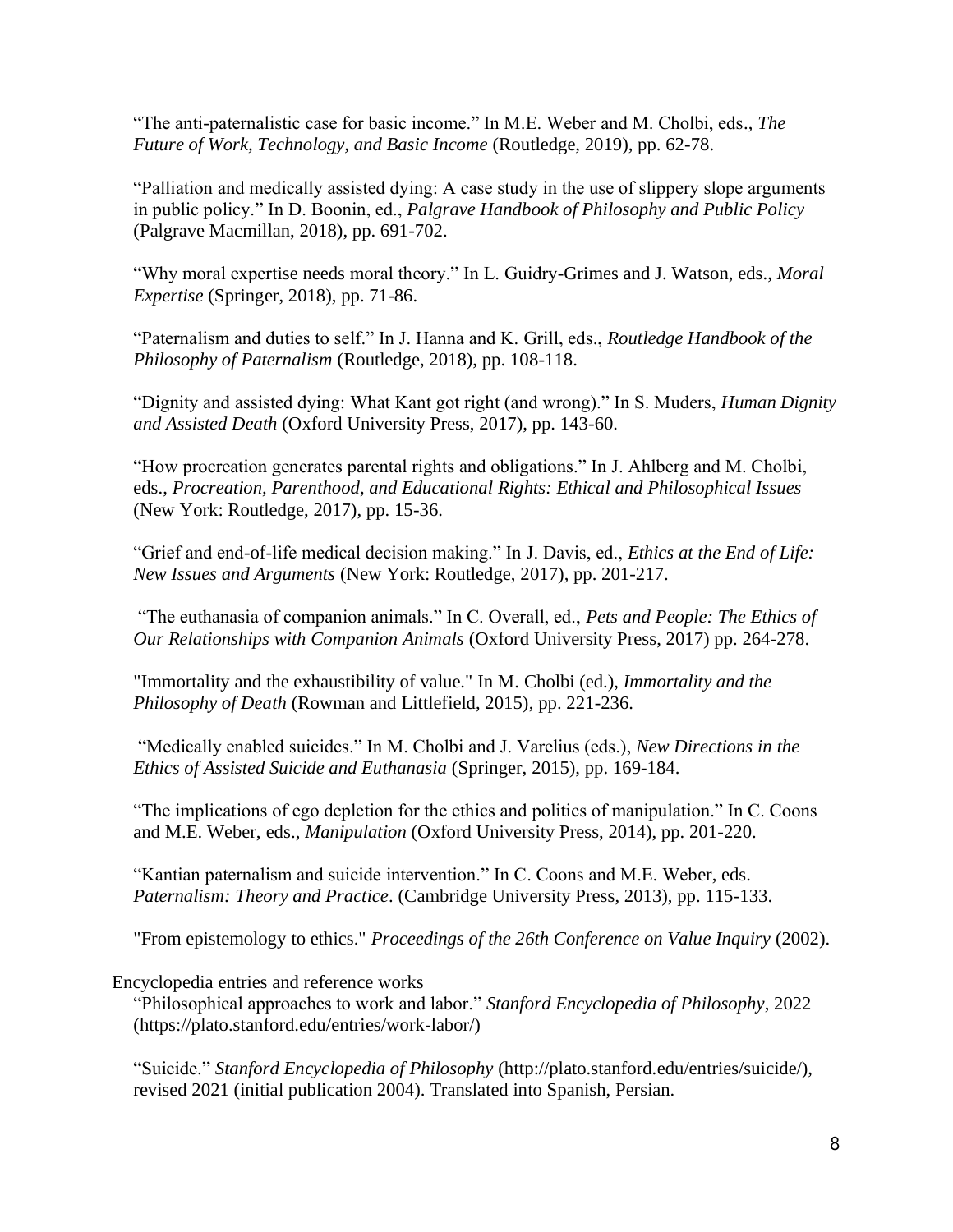"Suicide" In *Oxford Bibliographies in Philosophy*. Ed. Duncan Pritchard. New York: Oxford University Press, 2016.

"Grief." *International Encyclopedia of Ethics* (Wiley-Blackwell), 2015 (available at http://onlinelibrary.wiley.com/doi/10.1002/9781444367072.wbiee815/full).

"Suicide." *International Encyclopedia of Ethics* (Wiley-Blackwell), 2013 (available at http://onlinelibrary.wiley.com/doi/10.1002/9781444367072.wbiee668/abstract)

"Ethical issues in teaching." *International Encyclopedia of Ethics* (Wiley-Blackwell), 2013 (available at http://onlinelibrary.wiley.com/doi/10.1002/9781444367072.wbiee656/abstract)

#### Book reviews

Review of Eastwood, *Finishing Our Story: Preparing for the End of Life*. *Bioethics* 34 (2019): 142-43.<https://doi.org/10.1111/bioe.12672>

Review of Stern, *Kantian Ethics*. *Philosophical Quarterly* 69 (2019): 189-192. <https://doi.org/10.1093/pq/pqy016>

Review of Tännsjö, *Taking Lives: Three Theories on the Ethics of Killing. Australasian Journal of Philosophy*, 2016.

Review of Cassam, *Self-Knowledge for Humans*. *Philosophy* 91 (2016):441-46.

Review of Bradatan, *Dying for Ideas: The Dangerous Lives of the Philosophers. Notre Dame Philosophical Reviews*, November 2015 [\(http://ndpr.nd.edu/news/62558-dying-for-ideas-the](http://ndpr.nd.edu/news/62558-dying-for-ideas-the-dangerous-lives-of-the-philosophers/)[dangerous-lives-of-the-philosophers/\)](http://ndpr.nd.edu/news/62558-dying-for-ideas-the-dangerous-lives-of-the-philosophers/)

Review of Ferguson, *Inferno: An Anatomy of American Punishment*. *Law and Politics Book Review*, vol. 24, no.4 [\(http://bit.ly/Qf1gP2\)](http://bit.ly/Qf1gP2)

Review of Peterson, *The Dimensions of Consequentialism: Ethics, Equality, and Risk*. *Notre Dame Philosophical Reviews*, October 2013 [\(http://ndpr.nd.edu/news/43711-the-dimensions](http://ndpr.nd.edu/news/43711-the-dimensions-of-consequentialism-ethics-equality-and-risk/)[of-consequentialism-ethics-equality-and-risk/\)](http://ndpr.nd.edu/news/43711-the-dimensions-of-consequentialism-ethics-equality-and-risk/)

Review of Shafer-Landau (ed.), *Oxford Studies in Metaethics, v. 5*. *Journal of Moral Philosophy* 9 (2012): 459-62.

Review of James Fleming (ed.), *Getting to the Rule of Law. Law and Politics Book Review*, vol. 22, no. 1. [\(http://bit.ly/KyvlET\)](http://bit.ly/KyvlET).

Review of Sterba, *The Triumph of Theory over Practice in Ethics. Ethics* 117 (2007): 795-96.

Review of Joyce, *The Myth of Morality. Utilitas* 16 (2004): 227-229.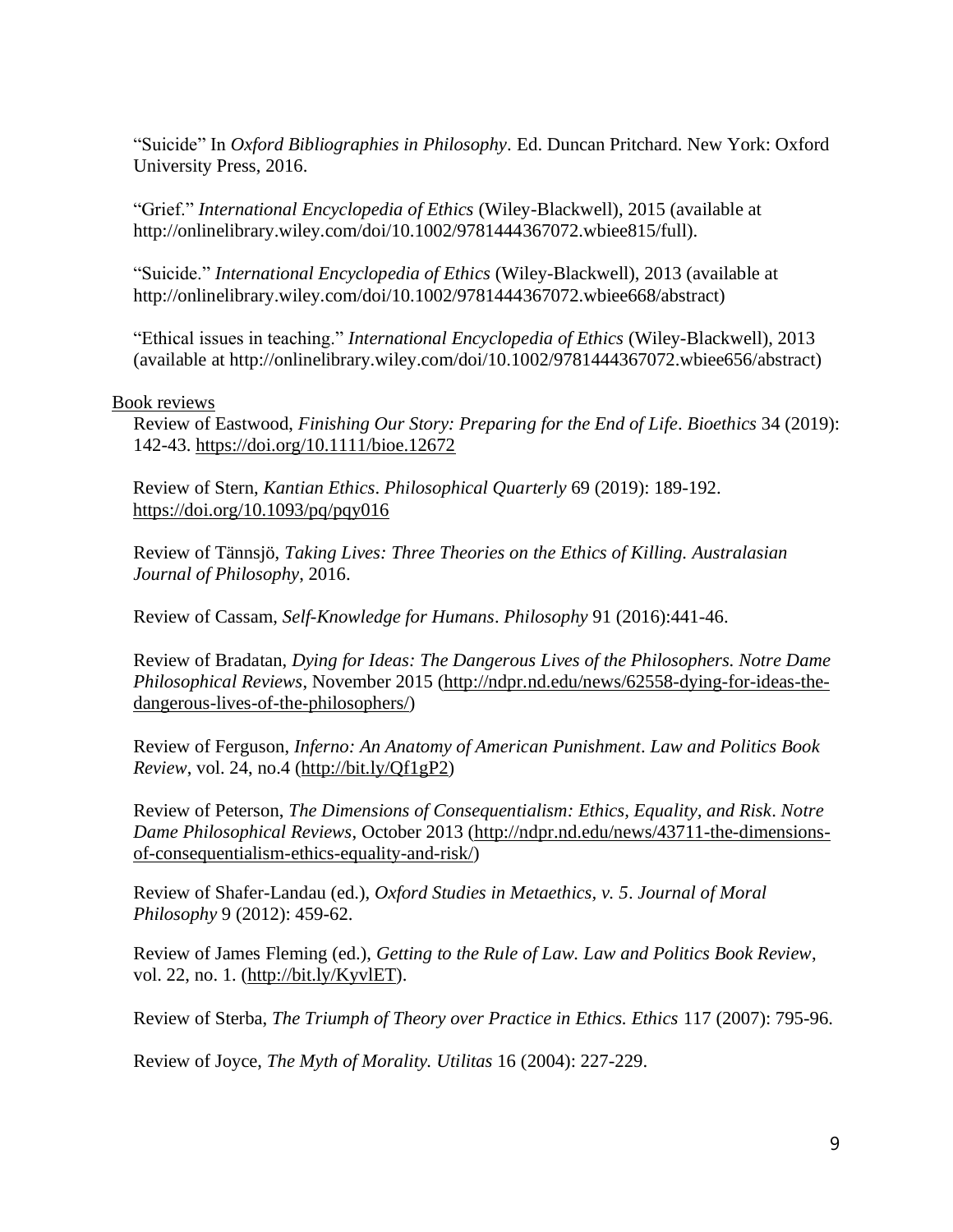Review of Stroud, "The aim of affirmative action," Brown Electronic Article Review Service [\(http://www.brown.edu/Departments/Philosophy/bears/0004chol.htm,](http://www.brown.edu/Departments/Philosophy/bears/0004chol.htm) 4/18/00)

Popular articles, reviews, etc.

"The Pandemic Flooded the World with Grief, But We're Not in a 'Grief Pandemic.'" Princeton *Ideas* blog, January 2022 (https://princeton.press/ere8x3)

Review of J. Martin Fischer and B. Mitchell-Yellin, *Near-Death Experiences*: *Understanding Visions of the Afterlife*. Los Angeles Review of Books, August 2017 (https://lareviewofbooks.org/article/the-popularity-of-near-death-experience/)

"The Stranger, the Saint, and the Grief's Goodness." IIIIXIII (Four by Three Magazine), June 2017 [\(http://www.fourbythreemagazine.com/issue/death/the-stranger-the-saint-and-griefs](http://www.fourbythreemagazine.com/issue/death/the-stranger-the-saint-and-griefs-goodness)[goodness\)](http://www.fourbythreemagazine.com/issue/death/the-stranger-the-saint-and-griefs-goodness)

"Identity Threat: Michael Cholbi on the ways paternalism shows disrespect." London School of Economics*, theForum*, May 2017 [\(http://blogs.lse.ac.uk/theforum/identity-threat/\)](http://blogs.lse.ac.uk/theforum/identity-threat/))

Critical précis, P. Greene, "Value in Very Long Lives," *PEA Soup,* April 2017 [\(http://peasoup.us/2017/04/journal-moral-philosophy-discussion-pea-soup-preston-greenes](http://peasoup.us/2017/04/journal-moral-philosophy-discussion-pea-soup-preston-greenes-value-long-lives-critical-precis-michael-cholbi)[value-long-lives-critical-precis-michael-cholbi/](http://peasoup.us/2017/04/journal-moral-philosophy-discussion-pea-soup-preston-greenes-value-long-lives-critical-precis-michael-cholbi))

"Money is not the root of all evil." *WalletHub* expert forum, 25 Jan 2017 [\(https://wallethub.com/blog/money-is-the-root-of-all-evil/31418/#michael-cholbi\)](https://wallethub.com/blog/money-is-the-root-of-all-evil/31418/#michael-cholbi))

"Foreword." Stephen Cave, *Immortality: The Quest to Live Forever and How it Drives Civilization*, paperback edition. Skyhorse Press, New York: 2017.

"Self-knowledge." *The Philosophers' Magazine,* winter 2016.

"Passing judgment." *The Philosophers' Magazine*, fall 2015, pp. 71-76.

Participant in Cambridge University online paternalism roundtable [\(http://www.cambridgeblog.org/2013/02/paternalism\\_virtual\\_roundtable/\),](http://www.cambridgeblog.org/2013/02/paternalism_virtual_roundtable/)) 2013

"You can't do magic: Gob Bluth and the illusionist's craft." In J. Wisniewski and K. Phillips, eds., *Arrested Development and Philosophy* (John Wiley and Sons, 2011), pp. 151-161.

Review of Lieberman, *Leaving You: The Cultural Meaning of Suicide*. *Metapsychology* [\(http://mentalhelp.net/books/books.php?type=de&id=1995,](http://mentalhelp.net/books/books.php?type=de&id=1995) 12/03)

Review of Blauner, *How I Stayed Alive When My Brain Was Trying to Kill Me: One Person's Guide to Suicide Prevention*. *Metapsychology* [\(http://mentalhelp.net/books/books.php?type=de&id=1787,](http://mentalhelp.net/books/books.php?type=de&id=1787) 7/03)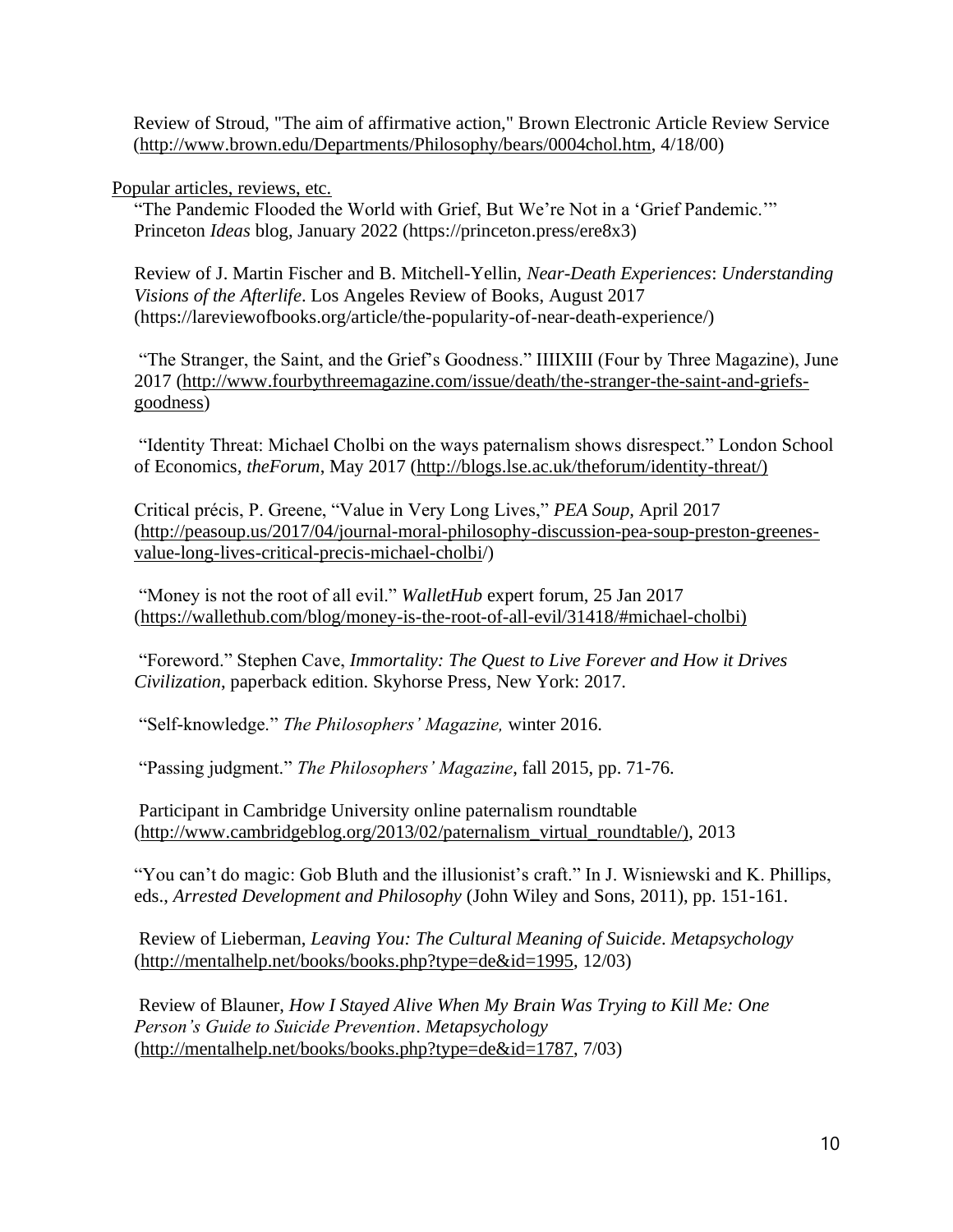Review of Callahan, *Promoting Healthy Behavior: How Much Freedom? Whose Responsibility*?. Doody's Medical Reviews [\(www.doody.com,](http://www.doody.com/) 8/4/00)

Presented papers, commentaries, and workshops

Invited participant, Australian Research Council grant conference on "The Case for Work," Macquarie University, Sydney, Australia, summer 2022

"An ethical framework for suicide prevention."

• Society for Applied Philosophy, Edinburgh,  $7/22$ 

"Grief as attention."

• European Philosophical Society for the Study of Emotions annual conference, Graz, Austria, 6/22

"Shared grief as a catalyst for solidarity and social justice"

• The Political Role of Moral Emotions, University of Geneva, 6/22

Book Symposium: Author Meets Critics, *Grief: A Philosophical Guide*

• American Philosophical Association Pacific Division Meeting, Vancouver, Canada, 4/22

"Who we grieve for — and why"

- Seton Hall University,  $4/22$
- University of Alabama, Philosophy Talk Invited Lecture Series, Tuscaloosa, Alab., 11/21
- "Addressing Grief and Loss" series, Massachusetts University of Pharmacy and Health Sciences, Boston, Mass., 9/21

"Achieving self-knowledge."

- Symposium presentation, APA Eastern Division meeting, Montreal, Canada, 1/22
- Swarthmore College,  $1/16$

"Grieving our way back to meaningfulness"

- University of Florida Philosophy Colloquium, Gainesville, Fl., 11/21
- Royal Institute of Philosophy Conference, Meaning in Life and Knowledge of Death, 7/21

"Grief, empathy, and psychopathy"

- University of Alabama, 11/21
- University of Liverpool, Interpersonal Understanding and Affective Empathy Project, 6/21

"Justice in human capital"

- Association for Political Theory, Amherst, Mass., 11/21
- "Working as Equals" workshop, St. Mary's College, California, 6/21 [online]

"The value of self-knowledge"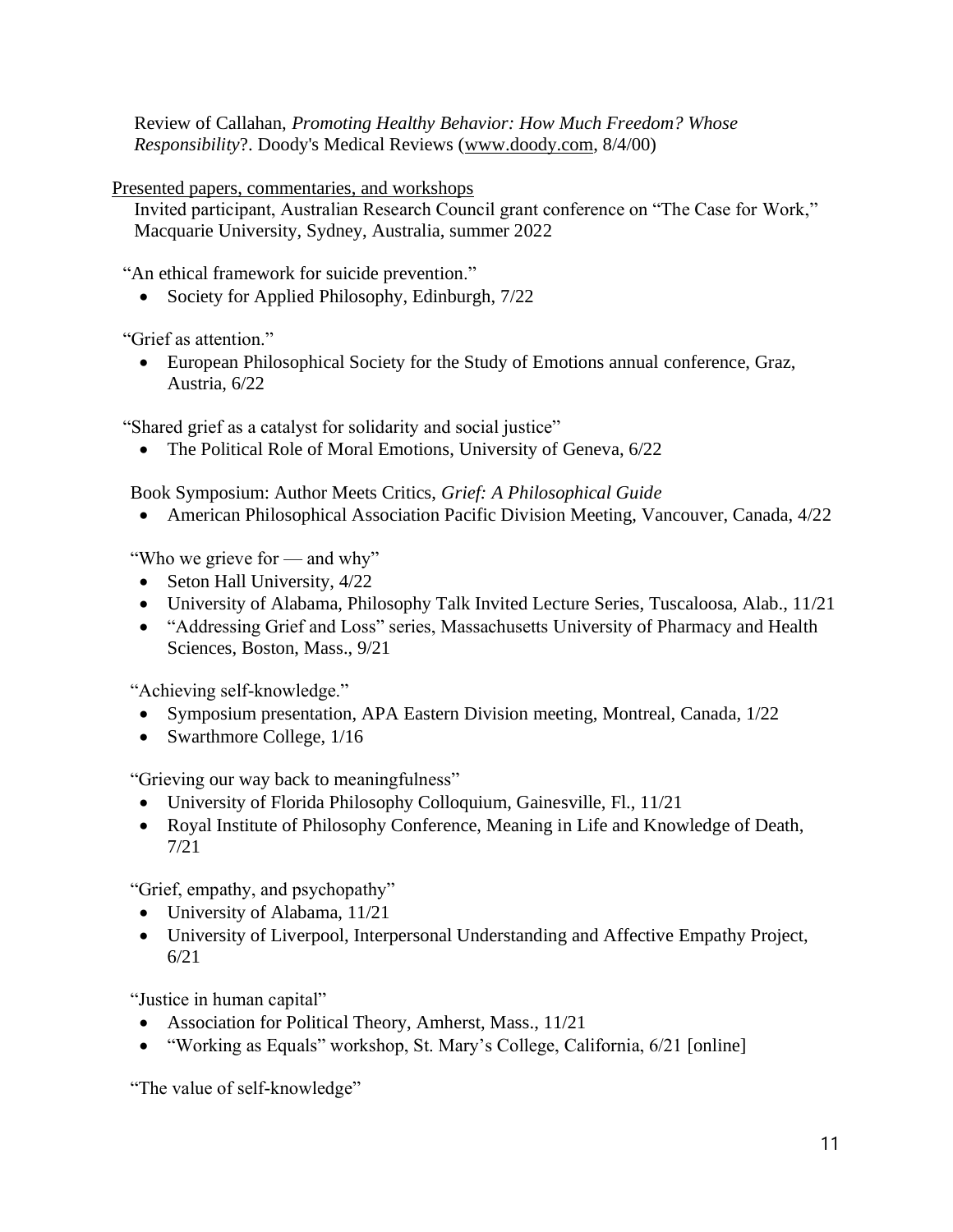• What We Owe to Ourselves, Central European University, Vienna, 10/21

"Labor conscription"

- Universitat Pompeu Fabra, Barcelona, 10/21
- University of Pennsylvania, Wharton School Workshop Series on Normative Business Ethics, 10/19
- University of Edinburgh, 6/19

"Respect and reasonable pluralism about prudential rationality"

- Keynote panelist, International Rawls Symposium (50<sup>th</sup> Anniversary of *A Theory of Justice*), Girona, Spain, 10/21
- MANCEPT workshop, "Prudence and Politics," University of Manchester, 9/21

"Comment on Thomas, "The Collective Benefits of Work"

• Labour Justice and the Transformation of Work, Universitat Pompeu Fabra, 7/21

"Comment on Battin, "Ending One's Life in Advance"

• International Association for the Philosophy of Death and Dying online symposium,  $7/21$ 

"Grief justice and the role of medicine after Covid"

• Philosophical Perspectives on Covid-19, University of Johannesburg, 5/21 [online]

"Adapting to an unjust world"

- Edinburgh Philosophy ESS series,  $4/21$
- Edinburgh Political Theory Virtual Seminar Series, 12/20
- 2<sup>nd</sup> Southern California Conference on Agency and Responsibility, University of California, San Diego, 4/20 [cancelled due to Covid-19 pandemic]

"Hardly working?: Digital Taylorism and employees as data subjects"

• University of Leuven, Working Group on Philosophy and Technology, Workshop on Technology and Work, 2/21 [online]

Book symposium session, *Grief: A Philosophical Guide*

• Society for the Philosophy of Emotion, New Orleans, La., 2/21 [online]

"Non-compete agreements and fairness in human capital development and distribution"

• Session presentation, Philosophy, Politics, and Economics Society, American Philosophical Association Central Division Meeting, New Orleans, La., 2/21 [online]

"Disenfranchisement, desert, and political wrongdoing"

• American Philosophical Association Central Division Meeting, New Orleans, La., 2/21 [online]

"Basic income as reparations?"

• MANCEPT (workshops on political theory), University of Manchester, 9/20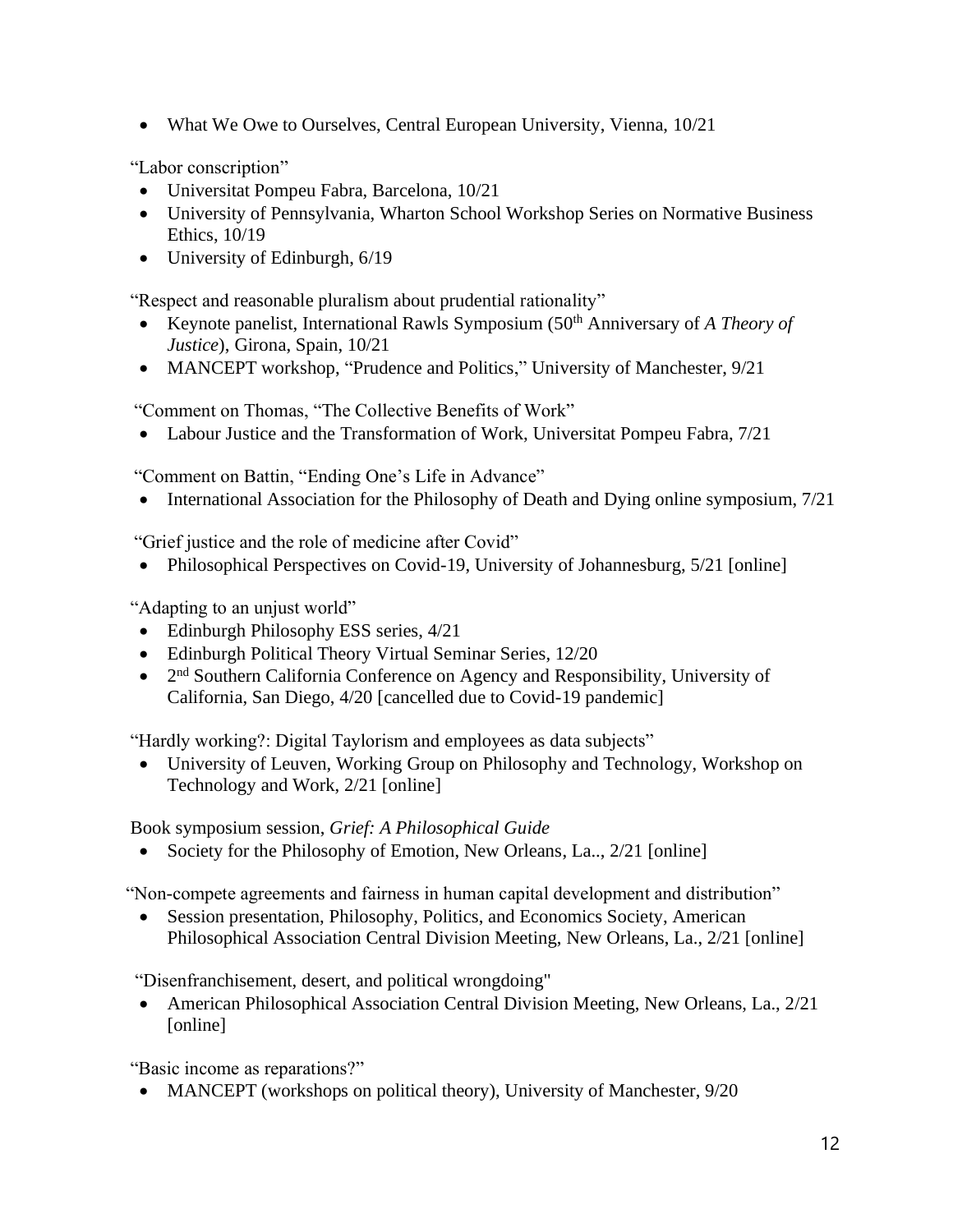"Equal treatment and pluralism about moral standing"

• Foundations of Human Equality Conference, University of Bern, Switzerland, 9/20

"Respect, self-respect, and self-knowledge"

• Online workshop, "Obligations to Oneself," 7/20

"Being grateful for grief" (Invited lectures, Philosophy Today Series)

• University of Alabama, 4/20 [postponed due to Covid-19 pandemic]

"Whatever happened to the right to die?"

- Walter Murray Annual Philosophy Lecture, University of Saskatchewan, Saskatoon, Canada, 11/ 19
- Southern California Law and Philosophy group, 11/19
- Keynote Address, Workshop on Voluntary Death, Tel Aviv University/Minerva Institute, Israel, 7/19

"Equal respect for rational agency"

- University of Saskatchewan Departmental Seminar, Saskatoon, Canada, 11/19
- Arizona Workshop in Normative Ethics, University of Arizona, 1/19
- Colloquium presentation, Australian National University, 5/18
- MANCEPT workshop, "Moral Equality and Equal Respect," University of Manchester (UK), 9/17

"The duty to grieve"

- University of Saskatchewan Departmental Seminar, Saskatoon, Canada, 11/19
- Cal Poly Pomona Philosophy 'Brown Bag' Series, 10/18
- Deakin University, Melbourne, Australia, 5/18
- American Philosophical Association Eastern Division meeting, Savannah, Ga., 1/18 [invited symposium paper]

"Envisioning markets in assisted suicide"

• Workshop on Ethical Issues of Non-physician Assisted Suicide, University College Dublin, Dublin, Ireland, 10/19

Comment on Sheehey, "Algorithmic paranoia: The temporal power of predictive policing"

• American Philosophical Association Pacific Division meeting, Vancouver, B.C., 4/19

"Equality, self-government, and disenfranchising kids: A reply to Yaffe"

• Southern California Law and Philosophy Group, Loyola University, 2/19

"Compulsory national service and the trilemma of productive justice"

- American Philosophical Association Eastern Division meeting, New York, N.Y., 1/19
- Cal Poly Pomona World Philosophy Day, 11/18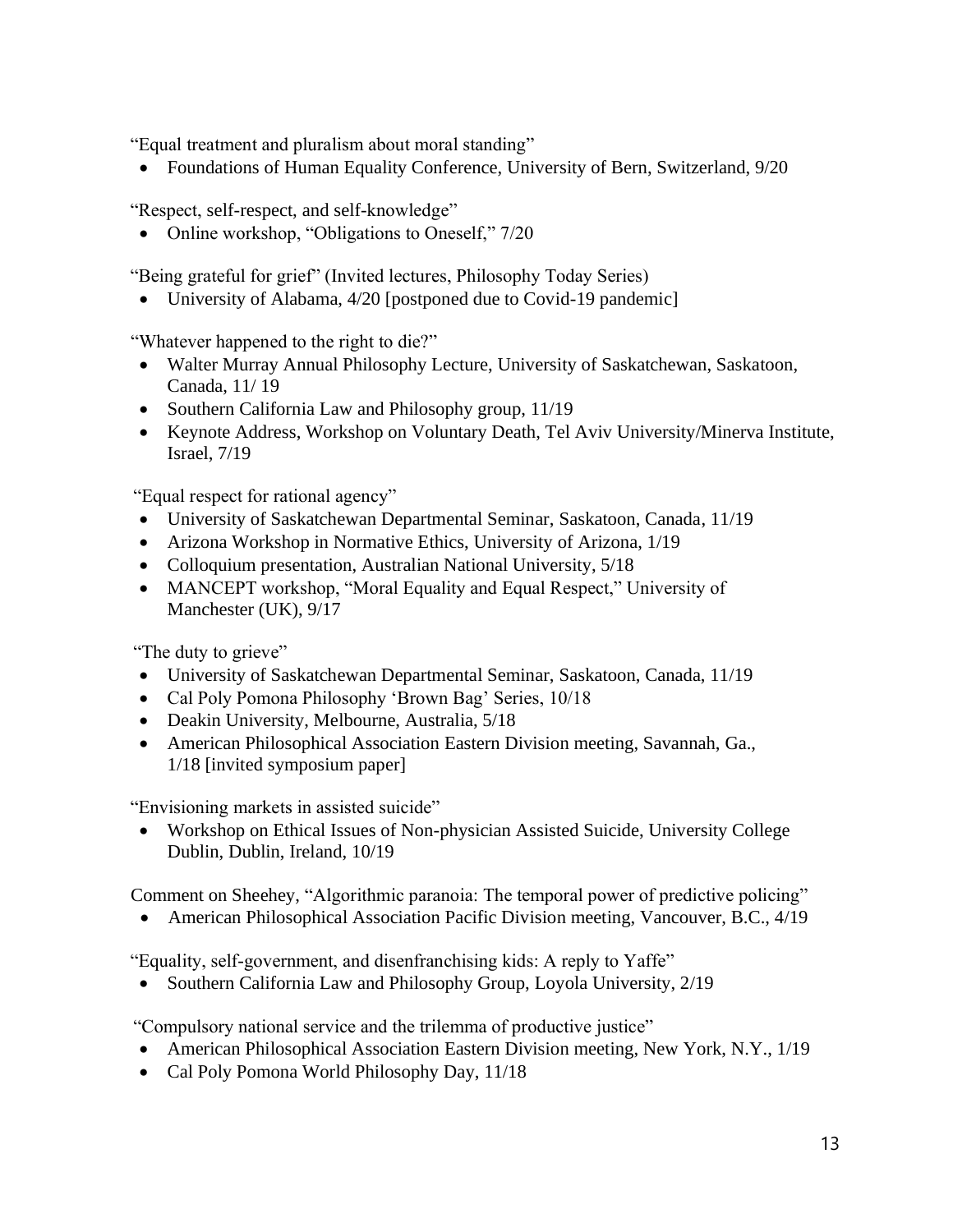"National service as a moral alternative to war"

• Cal Poly Pomona Dean's Invited Lecture Series, 12/18

"Why we should think twice about medicalizing grief"

• Occidental College,  $11/18$ 

"What's wrong with esoteric morality"

• Moral, Social, and Political Theory Workshop, Australian National University (Canberra), 5/18

Comment on Altman, Dean, and Uleman, "Kant on Matters of Life and Death" (sessional meeting of the North American Kant Society)

• American Philosophical Association Pacific Division meeting, San Diego, Ca., 3/18

Comment on Shadd, "Institutional Refusal to Assist in Dying: The Positive Case."

• American Philosophical Association Pacific Division meeting, San Diego, Ca., 3/18

"Suicide and its rationality"

• University of California, Riverside, 3/18

"The duty to work"

• Chaffey College, 2/18

"The desire to work as an adaptive preference"

• Cal Poly Pomona Philosophy Department Brown Bag, 1/18

"Is there a moral obligation to work?"

- Georgia State University, Atlanta, Ga., 1/18
- Bowling Green Workshop on Applied Ethics and Public Policy ("The Future of Work, Technology, and a Basic Income"), Bowling Green State University, 4/17

"The paradox of grief"

• Cal Poly Pomona World Philosophy Day, 11/17

"Self-knowledge and the paradox of grief"

• Cal Poly Pomona Department of Theater, 5/17 (post-production event, *The Women of Lockerbie*)

"Public cartels, private conscience"

- Philosophy, Politics, and Economics Society Meeting, New Orleans, La., 3/17
- Southern California Law and Philosophy group,  $3/17$

"Black Lives Matter and the call for death penalty abolition" (with Alex Madva)

- Hip Hop Symposium, Cal Poly Pomona, 2/18
- Cal Poly Pomona philosophy brown bag series, 2/17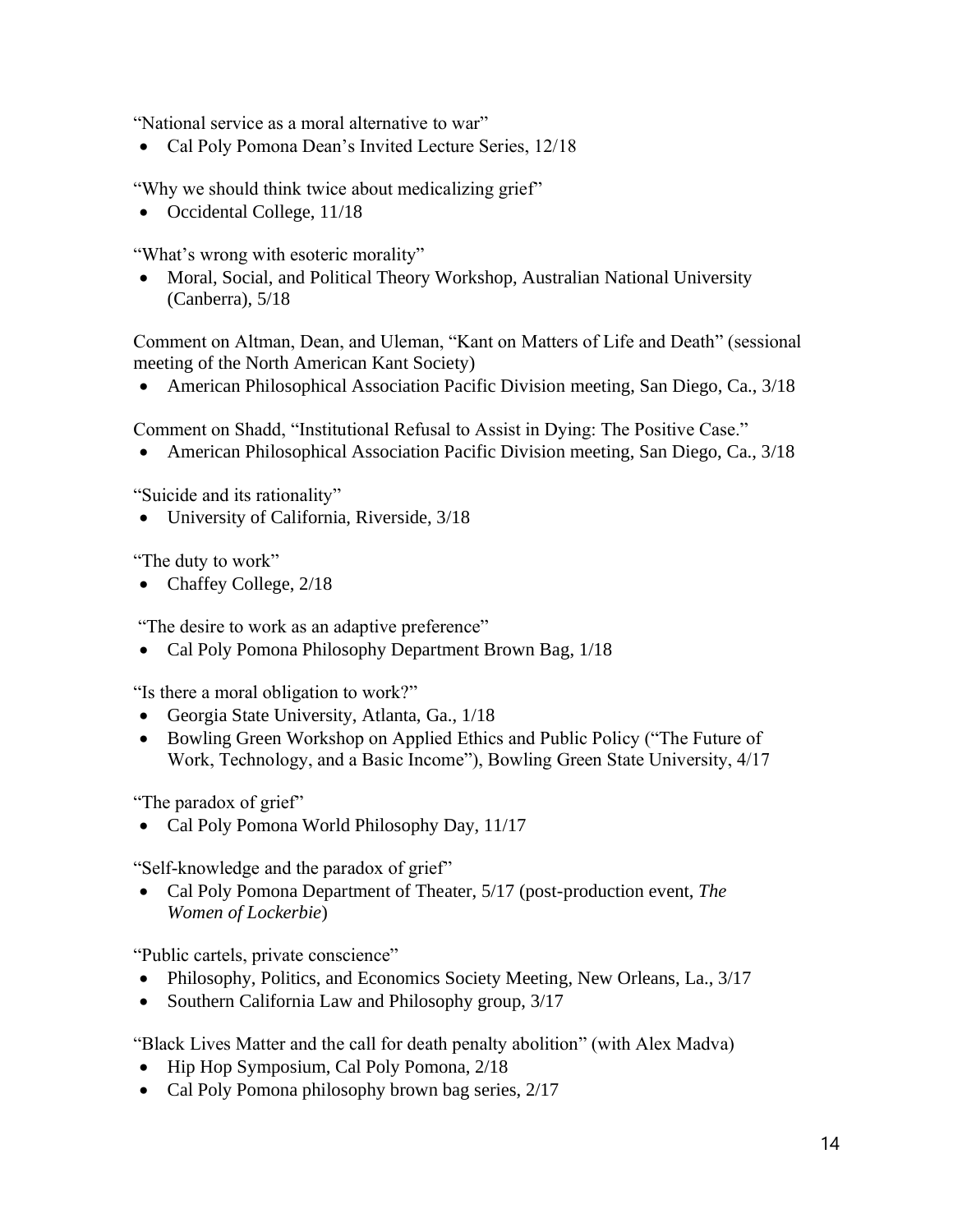"Anti-conservative bias in education is real — but not unjust"

- Pomona College,  $3/17$
- Social Philosophy and Policy conference, Park City, Utah, 8/13

"The value of self-knowledge"

• Cal Poly Pomona Philosophy brown bag series,  $1/17$ 

"Paternalism and self-knowledge"

• Workshop on paternalism, University of Zurich, Switzerland, 10/16

"The moral difference Kantian universalization makes"

• Graduate workshop, University of Turku, Finland, 9/16

"Grief and the rationality of end of life surrogate decisions"

• Graduate workshop, University of Turku, Finland, 9/16

"Resilience, regret, and the nature of grief"

• Public Lecture series, University of Turku, Finland, 9/16

Comment on Bovens, "The extension of euthanasia legislation to minors in Belgium"

• International Association for the Philosophy of Death and Dying, Syracuse University, Syracuse, N.Y., 5/16

"Resilience and the nature of grief"

• American Philosophical Association, Pacific Division Meeting, San Francisco, Ca., 4/16

"The denial of moral dilemmas as a regulative ideal"

• Philosophy Forum, University of Mississippi, 2/16

"Libertarian paternalism: How to manipulate without coercion"

• Centre for Ethics, Muhlenberg College,  $1/16$ 

"Achieving self-knowledge"

• Swarthmore College,  $1/16$ 

"How grief makes our lives go well"

- Kutztown State University, 1/16
- Southern California Philosophy Conference, San Diego, Ca., 10/13

"Esotericism in moral philosophy"

- Southern California Philosophy Conference, San Diego, Ca., 10/15
- Southern California Law and Philosophy Workshop, 11/14

"Surrogate choice, substituted judgment, and anticipatory grief"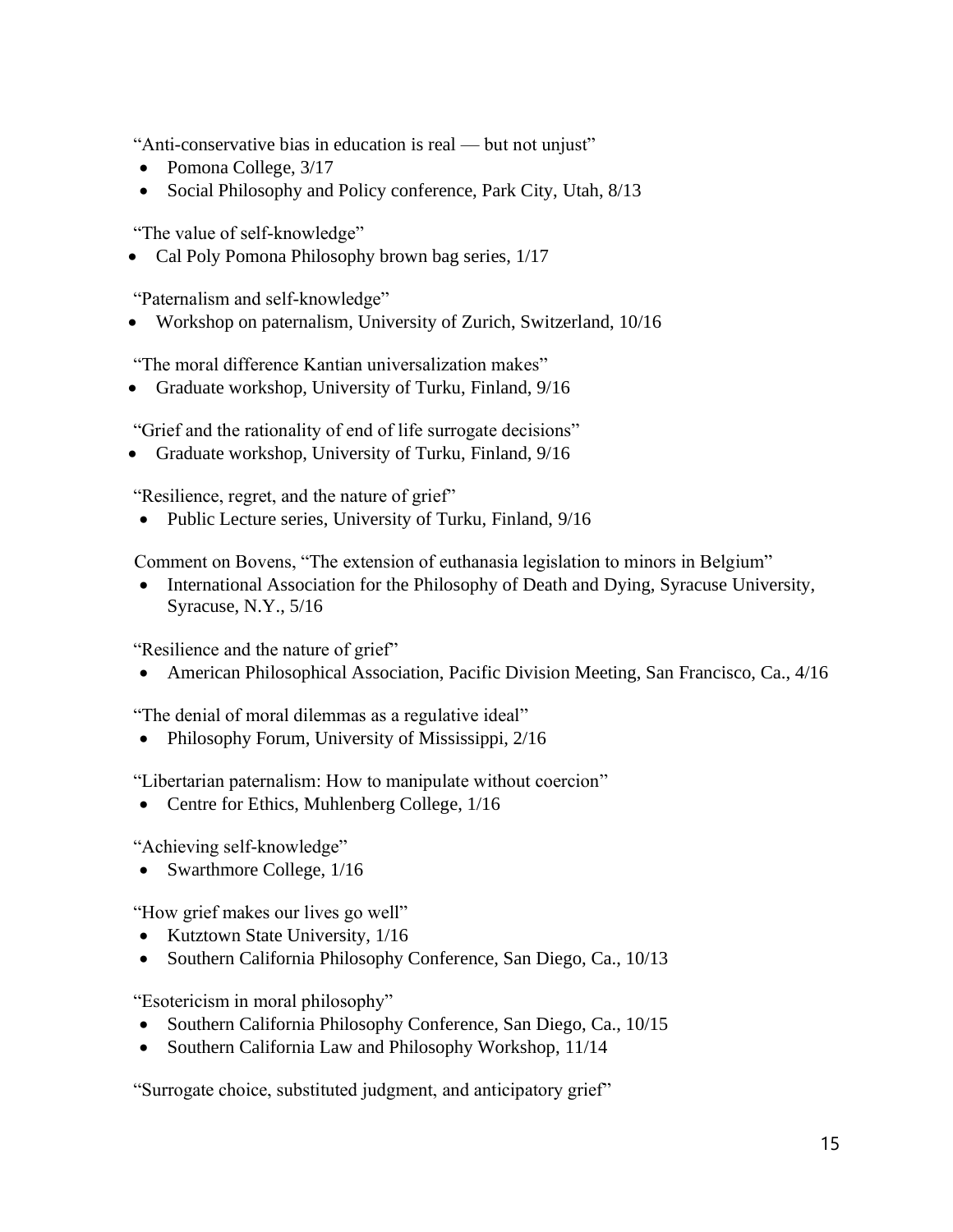• Hastings Center, Garrison, N.Y., 4/15

"The compensatory basis of parental obligations"

- Southern California Law and Philosophy Group,  $4/15$
- From Procreative Acts to Parental Rights, University of Florida, Gainesville, 2/15

"Psychiatric malpractice and the treatment of the suicidal"

• Rutgers University, Camden, N.J., 3/15

Panelist, author-meets-critics, A. Cohen, *Philosophy, Ethics, and Public Policy*

• Association for Practical and Professional Ethics annual meeting, Costa Mesa, Ca., 2/15

"Grief as psychiatric disorder: A case study in medicalization"

• Invited paper, Conference on the Limits of Medicine, University of Redlands, Redlands, Ca, 2/15

"The ethical basis of parental rights and obligations"

• Provost's Symposium for Faculty Scholarship, Cal Poly Pomona, 12/14 (Invited Plenary Address)

"Race and capital punishment revisited"

• Southern California Law and Philosophy Group, 10/14

"The bereaved surrogate"

• Western Michigan Medical Humanities Conference, Kalamazoo, Mich., 9/14

"No last resort: Pitting the right to die against the right to medical self-determination."

- International Conference on End of Life Law, Ethics, Policy, and Practice, University of Queensland, Brisbane, Australia, 8/14
- Association for Practical and Professional Ethics, annual meeting, Jacksonville, Fl., 3/14

"What's at stake in the medicalization of grief?"

• DePauw University, Greencastle, Ind., 3/14

"Grief's medicalization: Recovering the value of suffering"

• Mental Illness and Power Conference, University of Memphis, Memphis, Tenn., 2/14

"Paternalism, mistrust, and our rational powers"

• Southern California Law and Philosophy group, 12/13

"Solving Kant's problem about the moral treatment of animals"

• Invited presentation, Washington and Lee University, Lexington, Va., 10/13

"Paternalism's domain and our normative powers"

• MANCEPT Workshops, Manchester University, England, 9/13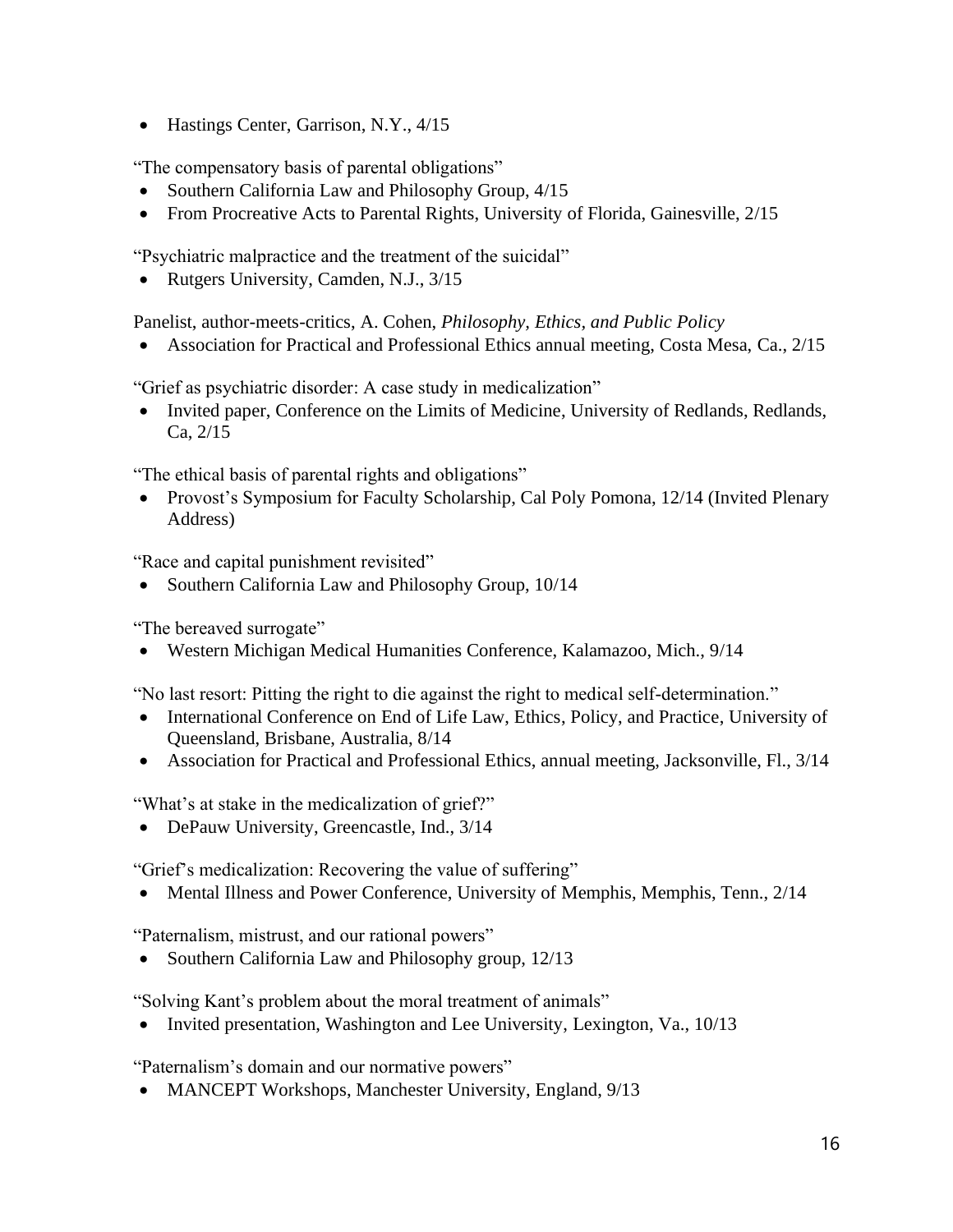"Grief's rationality, forward and backward"

• Three Rivers Philosophy Conference, University of South Carolina, Columbia, S.C., 4/13

"Luck, blame, and blameworthiness"

- UCLA Law and Philosophy Workshop, 11/12
- Southern California Law and Philosophy Group,  $4/12$

"The implications of ego depletion for the ethics and politics of manipulation"

• Bowling Green Workshop in Applied Ethics and Public Policy ('Manipulation'), Bowling Green State University, Bowling Green, Oh., 3/12

"Kant on political revolution: Not so revolutionary?"

• Early Modern Speaker Series, Pomona, Ca., 10/11

"What *ought implies can* implies about moral dilemmas"

• Fourth Rocky Mountain Ethics Congress, University of Colorado, Boulder, Colo., 8/11

Reply to Galvin, "The practical contradiction interpretation reconsidered"

• Fourth Rocky Mountain Ethics Congress, University of Colorado, Boulder, Colo., 8/11

"A Socratic critique of Socrates' noble falsehood"

• American Philosophical Association Pacific Division Meeting, San Diego, Ca., 4/11 [with Ara Astourian]

"Kantian paternalism and suicide intervention"

• Bowling Green Workshop in Applied Ethics and Public Policy ('Freedom, Paternalism, and Morality'), Bowling Green State University, Bowling Green, Oh., 4/11

"Lies as epistemically reckless assertions"

• Southern California Law and Philosophy Group, 12/10

"Comment on Hurley's *Beyond Consequentialism*"

• 13<sup>th</sup> Southern California Philosophy Conference, Pomona, Ca., 11/10

"A direct Kantian duty to animals"

- Southern California Law and Philosophy Group,  $5/10$
- Center for Applied Ethics, California State University, Long Beach, Long Beach, Ca., 4/10
- Leonard Lecture, University of Nevada-Reno, Reno, Nv.,  $3/10$

"Kant on moral dilemmas"

• American Philosophical Association Pacific Division Meeting, San Francisco, Ca., 4/10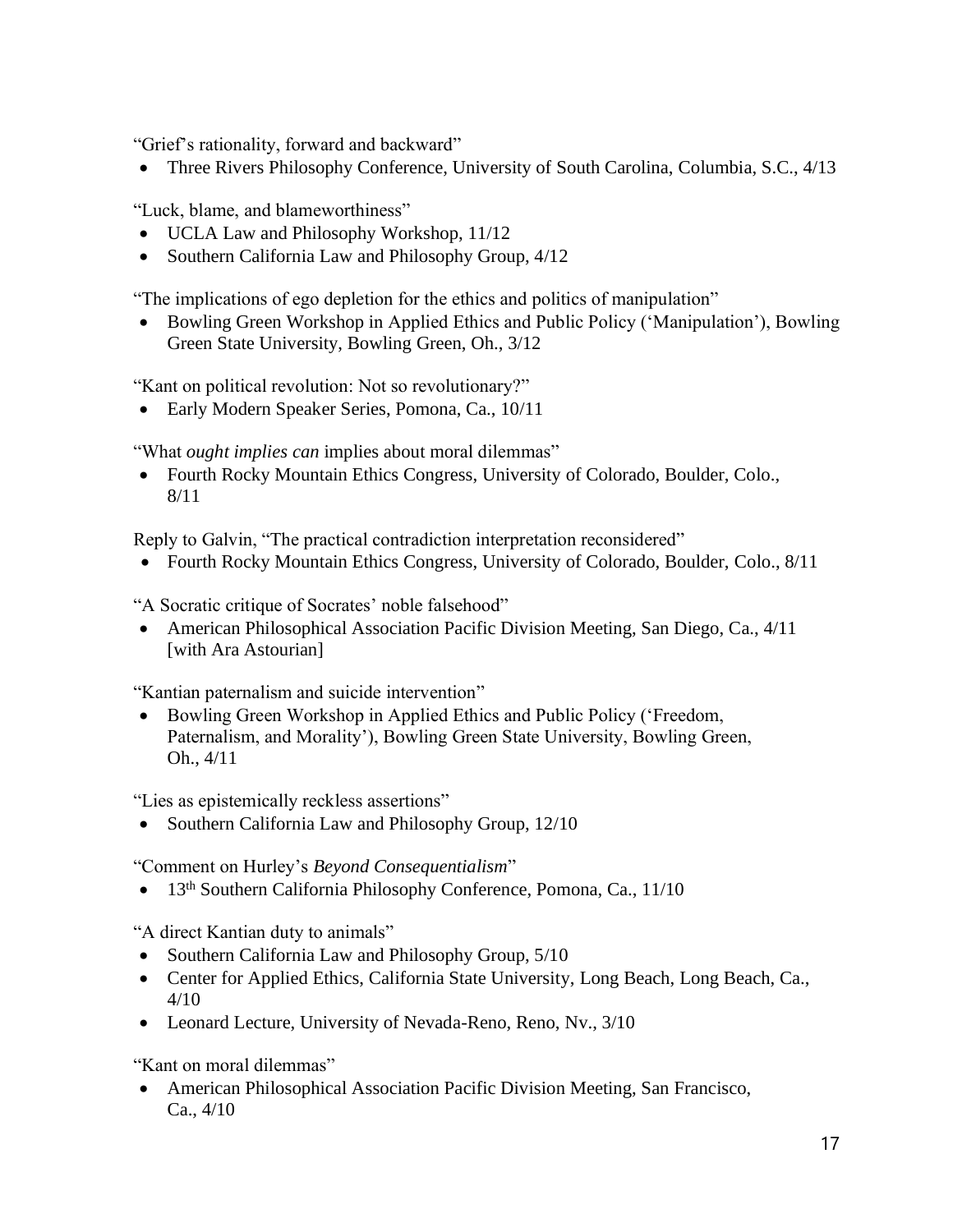• Second Rocky Mountain Ethics Congress, University of Colorado, Boulder, Colo., 8/09

"A revisionary Kantian view of moral dilemmas"

- 12<sup>th</sup> Southern California Philosophy Conference,  $11/09$
- Southern California Law and Philosophy Group, 10/09

"Why there is (almost) never a duty to die"

• Case Western Reserve University, Cleveland, Oh., 3/09

"What's wrong with hazing"

• Hiram College, Hiram, Ohio,  $1/09$ 

"Moore's paradox and moral motivation"

- University of Waterloo Philosophy Colloquium, Waterloo, Ontario, Canada, 1/09
- 10<sup>th</sup> Anniversary Ethical Theory and Moral Practice Conference, Blaise Pascal Institut, Free University of Amsterdam, Amsterdam, The Netherlands, 3/08

"Kantianism and the problem of sensitivity to evil"

- Invited lecture, CSU-Los Angeles Department of Philosophy, 10/08
- Southern California Law and Philosophy Group, 11/08

"The duty to die and burdensomeness of existence"

• 25<sup>th</sup> International Conference on Social Philosophy, University of Portland, Portland, Ore., 7/08

"Kantian rigorism and defensive deception"

• American Philosophical Association Central Division meeting, Chicago, Ill., 4/08

Comment on J.Q. Adams, "The inconsistency of morally required diminishment"

• American Philosophical Association Pacific Division meeting, Pasadena, Calif., 3/08

"Morals and colors: An epistemological analogy"

• Southern California Law and Philosophy group, Los Angeles, Ca., 4/07

"Consequentialism and compulsory self-benefit"

58<sup>th</sup> Northwest Philosophy Conference, University of Portland (Ore.), 11/06

Comment on R. Card, "Inconsistency and the theoretical commitments of ruleconsequentialism"

• 58<sup>th</sup> Northwest Philosophy Conference, University of Portland (Ore.), 11/06

"Liberalism, retributivism, and the rule of law"

• North American Social Philosophy Conference, University of Victoria, British Columbia, Canada, 8/06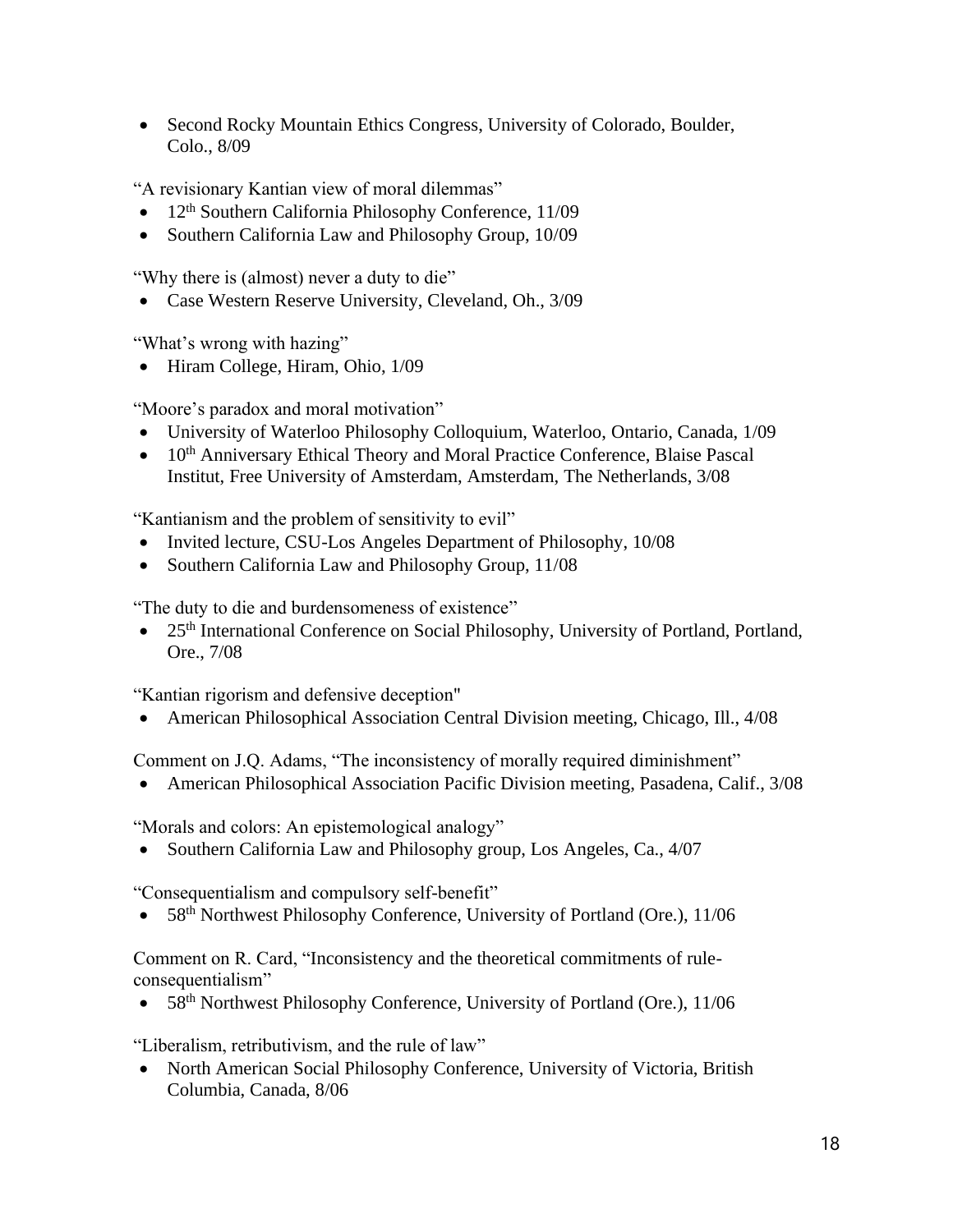"Reply to Kelly and Stich, 'Two theories about the cognitive architecture underlying morality'" (with Peter Ross)

• On-line Philosophy Conference (http://experimentalphilosophy.typepad.com/online\_philosophy\_confere/), 4/06

"Belief attribution and the falsification of motive internalism"

• American Philosophical Association Pacific Division meeting, Portland, Ore., 3/06

"A moderate rationalist reply to the egoistic challenge"

• Tenth Southern California Philosophy Conference, Northridge, Calif., 10/05

"The murderer at the door: What Kant might have said"

- California State University, San Bernardino, 2/06
- Tenth International Kant Congress, Sao Paulo, Brazil, 9/05
- California State University, Bakersfield, Bakersfield, Calif.,11/04

"Wide internalism and rational change in desire"

- American Philosophical Association Eastern Division meeting, Boston, Mass., 12/04
- Claremont Colleges Works in Progress Group, Claremont, Calif., 3/04

"Our acquaintance with practical reasons"

• Conference on Values, Rational Choice, and the Will, Stevens Point, Wisc., 4/04

"Race, capital punishment, and the cost of murder"

- American Philosophical Association Pacific Division meeting (Symposium paper), Pasadena, Calif., 3/04
- Pace University, New York, N.Y. 4/03
- Emerson College, Boston, Mass., 3/03
- Department of Philosophy, University of Buffalo, Buffalo, N.Y. 12/02

"Skepticism and Prichard's point"

• International Symposium on Skepticism in Contemporary Epistemology, Université de Sherbrooke, Sherbrooke, Quebec, Canada, 10/03

"Depression, practical reason, and the pursuit of happiness"

• American Philosophical Association, Central Division Meeting, Cleveland, Ohio, 4/03

"Race, capital punishment, and two kinds of arbitrariness"

• American Philosophical Association, Pacific Division Meeting, San Francisco, Ca., 3/03

"A Millian reply to the egoist, or Giving virtue a try"

• American Philosophical Association, Eastern Division Meeting, Philadelphia, Pa., 12/02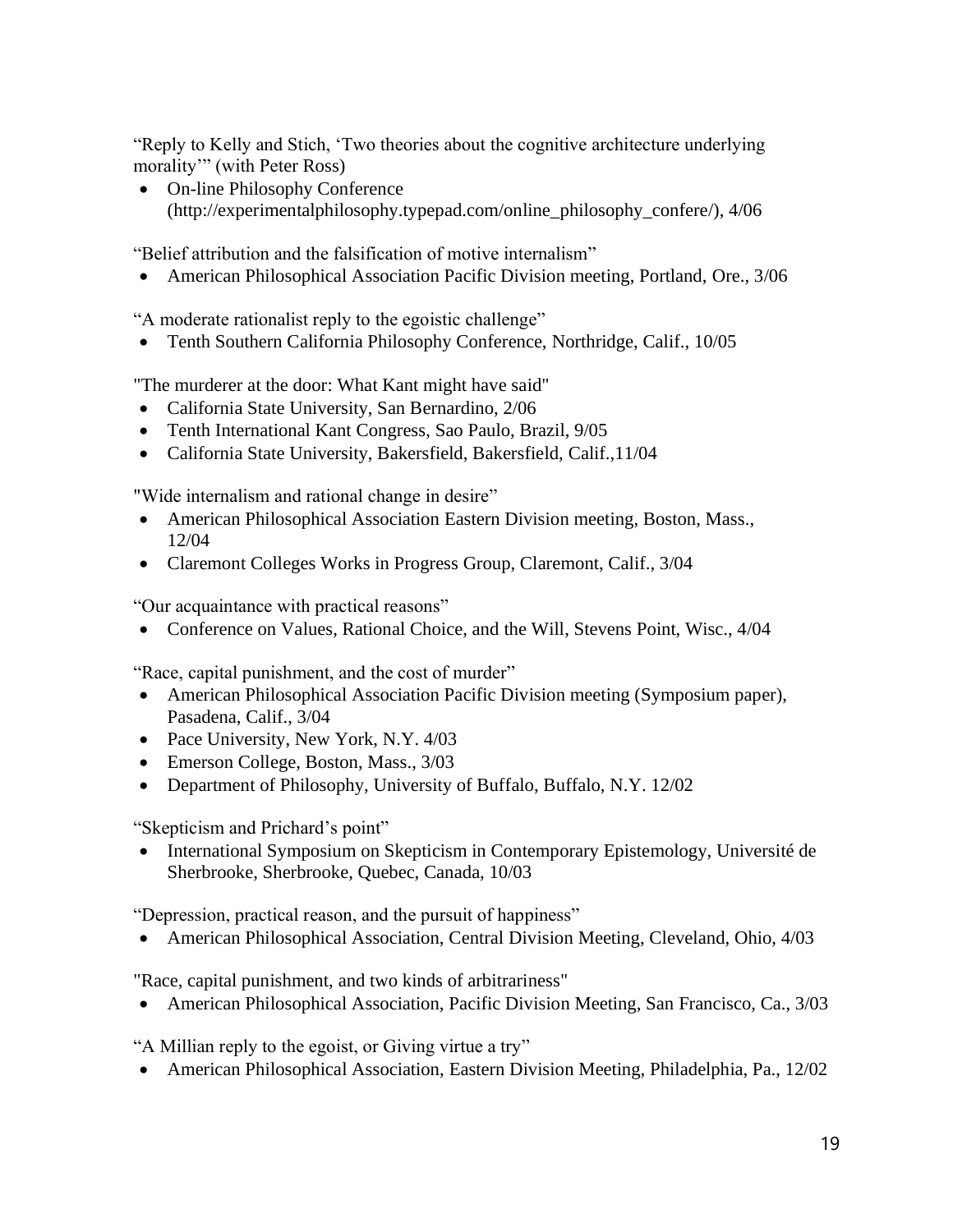"Securing altruistic commitment by Millian means"

• The Ethics of Altruism, Royal Holloway, University of London, London, England, 4/02

"Ethics and the environment"

• New York City Department of Parks, Brooklyn, N.Y., 4/02

"A felon's right to vote"

- 29<sup>th</sup> Conference on Value Inquiry, Tulsa, Okla.,  $4/01$
- Brooklyn College Philosophy Society,  $4/01$
- Society for Philosophy and Public Affairs, New York Chapter, New York University, 11/01

"Contractualism and the unity of rightness"

• American Philosophical Association, Pacific Division Meeting, San Francisco, Ca., 3/01

Comment on S. Olsaretti, "Substantive responsibility and the value of choice"

• American Philosophical Association, Eastern Division Meeting, New York, N.Y., 12/00

"Promising and Scanlon's profligate pal"

• American Philosophical Association, Pacific Division Meeting, Albuquerque, N.M., 4/00

"Intervention and the Kantian psychology of suicide."

• Department of Philosophy, San Diego State University, San Diego, Ca., 2/00

"Kant and the irrationality of suicide"

• South Central Seminar in Early Modern Philosophy, Texas A&M University, College Station, Tex., 11/99

"Suicide intervention, Kantian-style"

• Quotidian Ethics: Moral Deliberations in Everyday Life, University of Cape Town, Cape Town, South Africa, 8/99

"Suicide, intervention, and Kantian agency"

• Department of Philosophy, Ohio University, Athens, Ohio, 4/99

"Egoism and the publicity of reason: A reply to Korsgaard"

• CUNY Philosophy Conference, New York, N.Y., 4/98

"The pain of refutation: Dialectic as Socratic punishment"

• Rutgers Graduate Philosophy Conference, Rutgers University, N.J., 4/98

"From epistemology to ethics"

• 26th Conference on Value Inquiry, University of Montevallo, Montevallo, Alab., 4/98

"Was Socrates a skeptic about punishment?"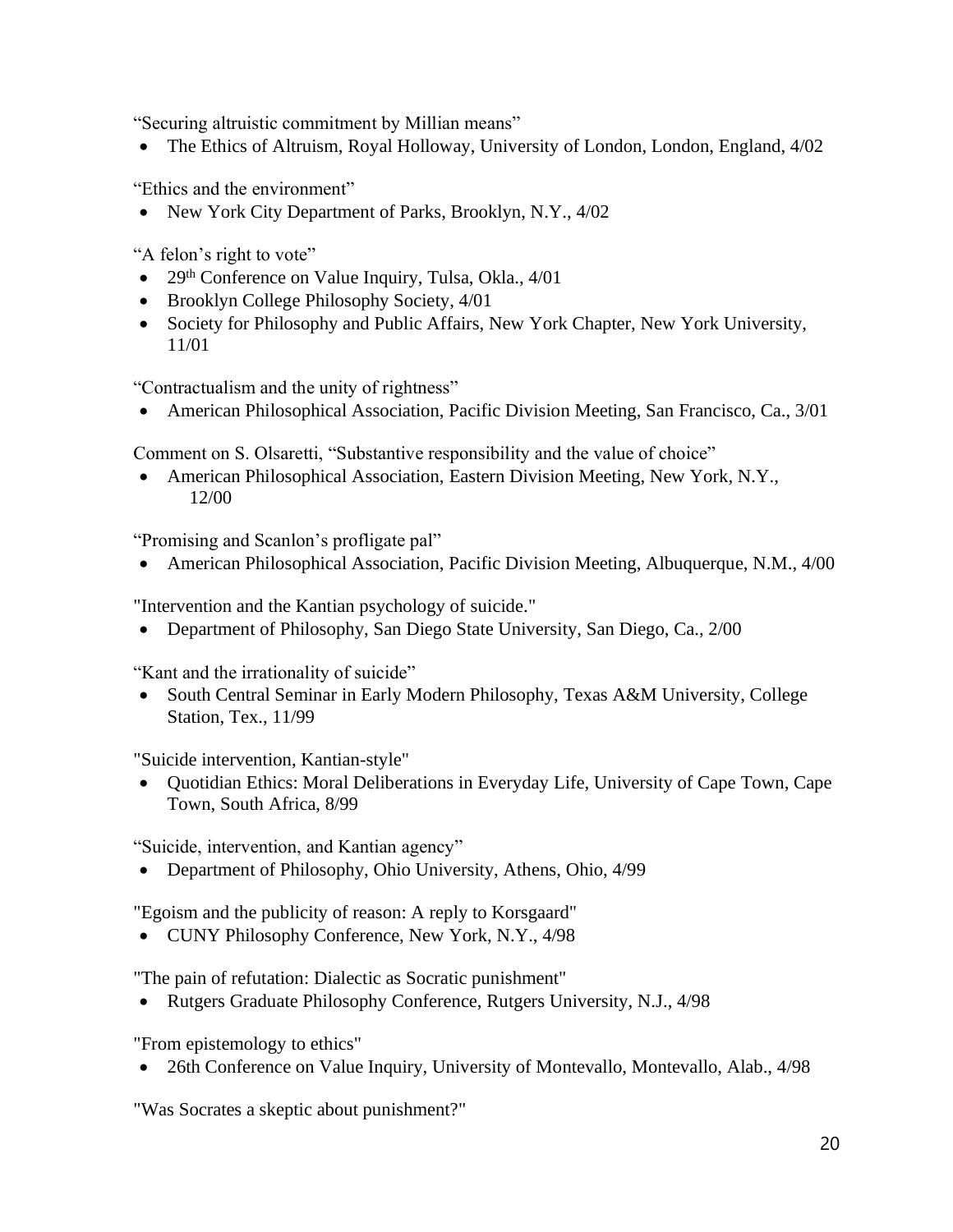• Virginia Philosophical Association Annual Meeting, Charlottesville, Va., 10/97

"Ethical scientism and the search for values in nature"

• Reasons to Believe: An Interdisciplinary Conference on Naturalistic and Nonnaturalistic Perspectives, Elizabethtown College, Elizabethtown, Penn., 7/97

Research collaborations

- Fellow, Royal College of Physicians of Edinburgh
- Ordinary member, Scottish Cross-Parliamentary Group on End of Life Choices
- Task and Finish Group, Academy of Medical Royal Colleges Code of Practice for the Diagnosis and Confirmation of Death
- Cooperation partner, Arts and Humanities Research Council (AHRC)-funded project, *Grief: A Study of Human Emotional Experience* (Principal investigator: M. Ratcliffe, University of York)

## **TEACHING**

Courses taught (alphabetical)

*Undergraduate* Applied Ethics

> • Nominee for Outstanding Course, Edinburgh University Students' Association Teaching Awards (2021)

Capstone Seminar: Philosophical Issues in Mental Illness

Capstone Seminar: The Emotions

Capstone Seminar: War and Terrorism

Contemporary Moral Theory

Ethics of Work and Labour

• Nominee for Outstanding Course, Edinburgh University Students' Association Teaching Awards (2022)

Moral Philosophy

Morality and Value

- Nominee for Outstanding Course, Edinburgh University Students' Association Teaching Awards (2020)
- Nominee for Teacher of the Year, Edinburgh University Students' Association Teaching Awards (2021)

Philosophical Dimensions of Automation (university 'pop up' course) Philosophy of Law (Political Obligation and Punishment) Philosophy of Death and Dying

• Nominee for Outstanding Teacher, Edinburgh University Students' Association Teaching Awards (2021)

Race and Racism in Western Thought Seminar: Kantian Ethics Seminar: Metatethics and *The Moral Problem* Seminar: The Theory and Practice of Paternalism Social and Political Philosophy

 *Postgraduate*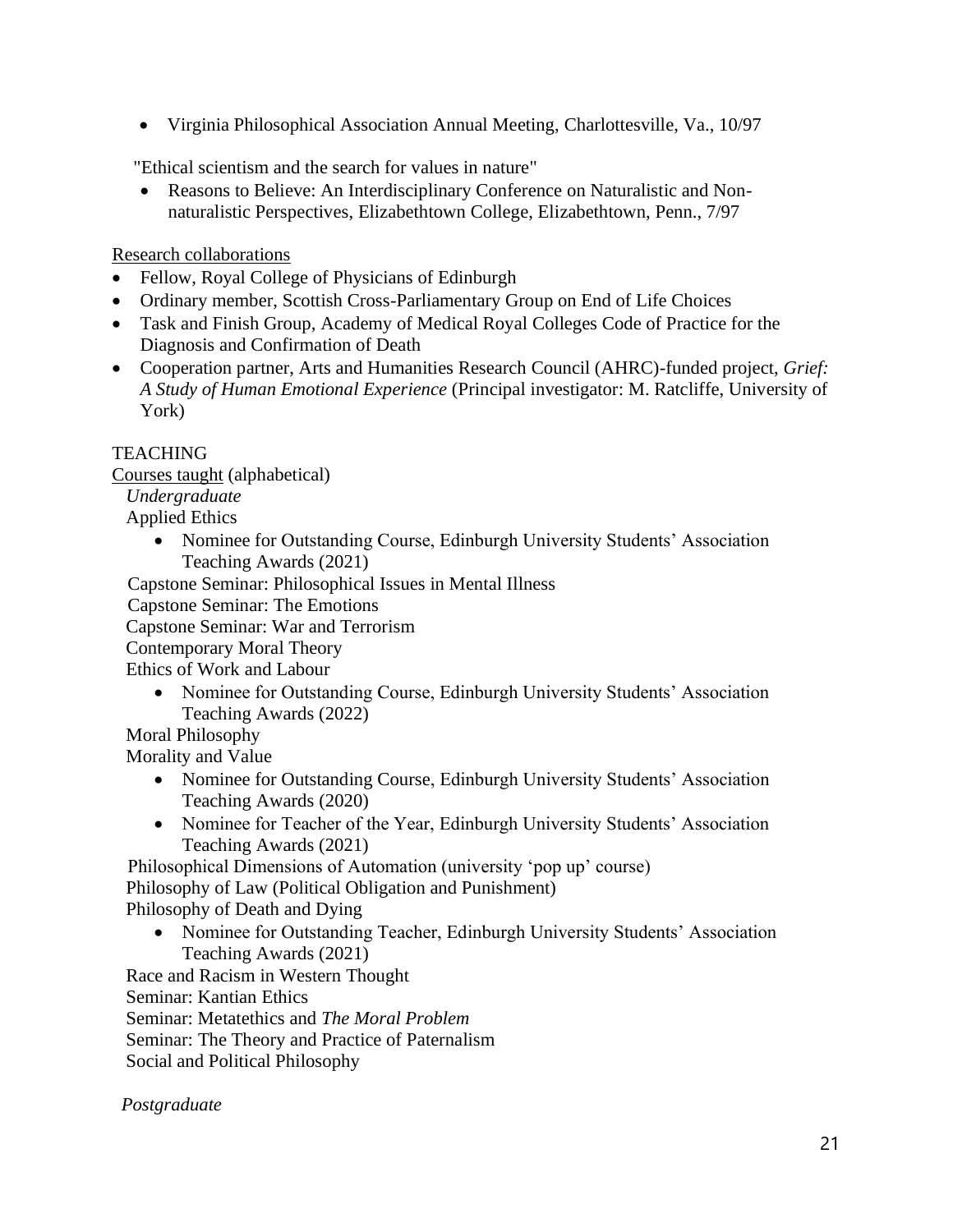Philosophy of Death and Dying (Applied Ethics) **Ethics** 

## Supervised research

*Ph. D dissertation supervision* Asymmetric Welfarism and Meaning in Life

• internal – secondary supervisor

The Duty of Dissent and Civil Disobedience

• internal – secondary supervisor

Legal Responses to AI-driven work Automation: A Neo-Aristotelian Approach

• external – supervisory committee, KU Leuven

*MSc dissertation supervision*

A Case for Self-Determination in Public Health Care (2021) Automation and the Age of Anxiety: Finding Meaning among Machines (2021) Can Violent Protest Be Justified? (2020)

*Undergraduate independent studies and dissertations supervision*

Non-consequentialist Approaches to Climate Change Obligations (2022) Meaning, Alienation, and the Future of Work (2022) Antinatalism and the Case against Procreation (2021) Immortality and the Significance of Human Relationships (2021) The Decriminalization of Prostitution (2020) Attitudes Toward Death in Contemporary Philosophy (2019) Meaningful Work in a Technological Future (2018) Kant's Theory of Punishment (2016) Contemporary Research on Immortality (2016) Error Theory and Moral Fictionalism (2014)

Other contributions to post-graduate education

Presenter, workshop on "Publishing in Academic Journals," 2021 Presenter, workshop on "Handling Controversial Issues in the Classroom," 2021

Contributions to teaching- and learning-related scholarship "How Philosophers Respond to Objections." *Daily Nous*, [\(https://dailynous.com/2021/11/11/how-philosophers-respond-to-objections/\)](https://dailynous.com/2021/11/11/how-philosophers-respond-to-objections/), 11/21 (source document translated into Portuguese)

CRITIQUE Roundtable, "Teaching Ethics After Covid," 11/21

"Introduction." In E. Esch, K. Hermberg, and R. Kraft (eds.), *Philosophy Through Teaching* (Charlottesville, Va.: Philosophy Documentation Center, 2014), pp. 1-8.

Led invited workshops on student reading, the use of student evaluations to improve teaching, and the development of academic program assessment plans at Lewis and Clark College, Portland, Ore., 2012, 2014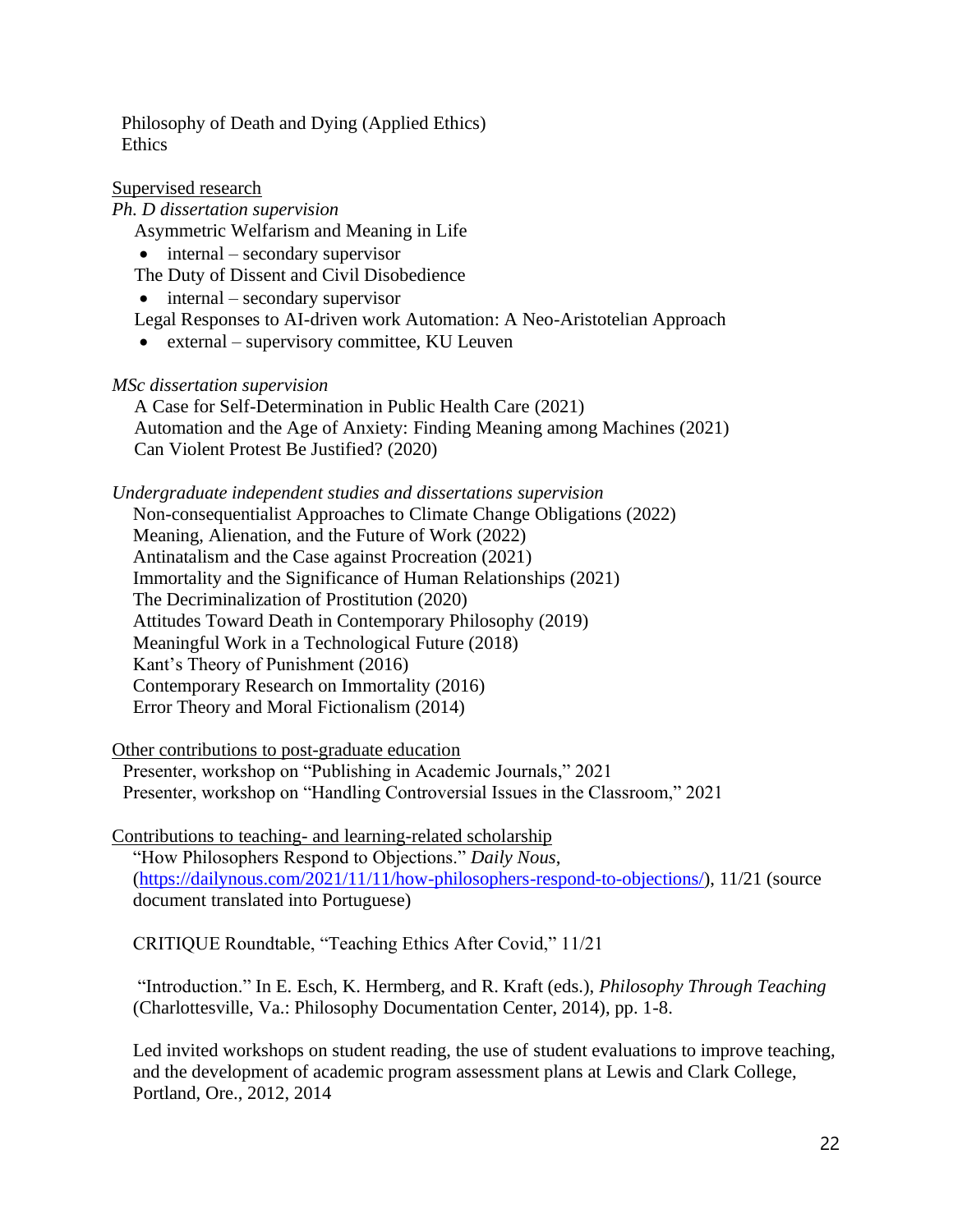"Editor's pick: *Teaching Philosophy*." *Philosophers' Magazine*, 2013, quarter 2, pp. 107-109.

"Student content control: Its impact on performance and engagement." 11<sup>th</sup> Annual CSU Symposium on Teaching, 4/08

"Ethics Bowl: Critical reasoning goes public!" Presentation for Cal Poly Pomona "Achieving Our Mission: Stories of Successful Learning" event, 2/08

"Intentional learning as a model for philosophical pedagogy." *Teaching Philosophy* 30 (2007): 35-58.

"The teaching persona, or Just who do you think you are?" Presentation in Month-long Focus on Learning-Centeredness, Faculty Center, October 2006.

"The instructor as 'co-student' in the introductory philosophy classroom." Poster presentation, Faculty Center Open House, October 2006

"The challenge of engagement: Evidence of progress in the transformation to a learning centered university" Presentation at Western Region Assessment Conference, California State University Fullerton, March 2006.

"Creating intentional learners." Presentation at Cal Poly Fall Conference 2005.

"The dynamics of team teaching." *Brooklyn College Faculty Newsletter* v.6, no.1 (2002).

## SERVICE AND ADMINISTRATION, OFFICES, AND PROFESSIONAL ACTIVITIES Institutional Service and Administration

*University of Edinburgh*

- Pre-honours Coordinator, 2020-
- Student Staff Liaison Committee, 2020-
- Philosophy Climate and Diversity Committee, 2021-
- Edinburgh Leadership Programme, 2020-21
- Member, Post-graduate Student Professional Development working group, School of Philosophy, Psychology, and Language Science (2021-)
- Member, Decolonising the Curriculum working group, School of Philosophy, Psychology, and Language Science (2020-)
- Member, Widening Participation working group, School of Philosophy, Psychology, and Language Science (2020-21)
- Member, Student Experience working group, School of Philosophy, Psychology, and Language Science (2020-)

## *Cal Poly Pomona, 2003-2020 (highlights)*

- Director, California Center for Ethics and Policy (CCEP), 2018-20
- Coach, University Ethics Bowl teams (2005-2008, 2011- 2019)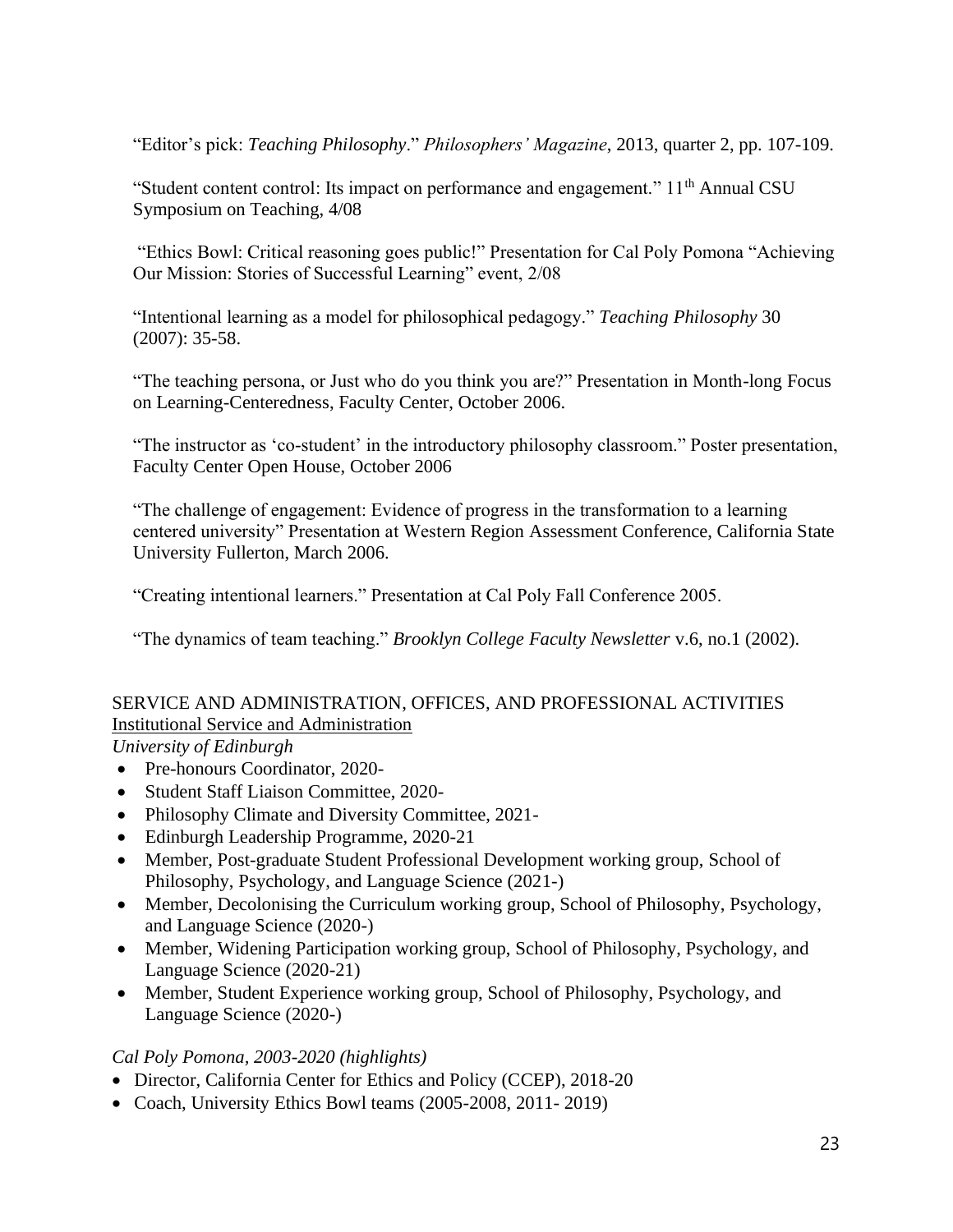- 2018: national Intercollegiate Ethics Bowl quarterfinalists, California Regional runner-up
- 2014: national Intercollegiate Ethics Bowl quarterfinalists, California Regional runner-up
- 2007 team: national Intercollegiate Ethics Bowl semifinalists, California Regional winner
- 2005 team: California Regional Semifinalist
- Department Retention, Tenure, and Promotion Committee Chair, 2009-18
- Faculty Representative, Cal Poly Pomona Foundation Philanthropic Board, 2018-20
- Faculty Representative, University Steering Committee on the Future of Work and Civic Engagement, 2018-2019

Professional activities and service to the profession

- Founder, International Association for the Philosophy of Death and Dying (philosophyofdeath.org)
- Associate editor, *Ethical Theory and Moral Practice*, 2021-
- Editorial board, *Philosophical Quarterly*, 2021-
- Editorial board, *Journal of Applied Philosophy*, 2017-
- Board of advisors, *Social Theory and Practice*, 2018-
- International advisory board, *Journal of the Royal College of Physicians of Edinburgh*, 2019-
- Area editor (ethics), *Ergo,* 2018-2020
- Consulting editor, *Journal of the American Philosophical Association*, 2017-19
- Journal manuscript reviewer: *American Philosophical Quarterly, Analysis, Australasian Journal of Philosophy, Bioethics, BMJ: British Medical Journal, British Journal of Political Science, Canadian Journal of Philosophy, Classical Philology, Cognition, Collegium, Criminal Law and Philosophy, Critical Review of International Social and Political Philosophy, Dialectica, Diametros, Episteme, Epoche, Erkenntnis, Ergo, Ethical Perspectives, Ethical Theory and Moral Practice, European Journal of Philosophy, European Journal of Political Theory, Inquiry, History of Philosophy Quarterly, International Journal of Law and Psychiatry, Kantian Review, Journal of Applied Philosophy, Journal of Ethics, Journal of Ethics and Social Philosophy, Journal of Law, Medicine, and Ethics, Journal of Medical Ethics, Journal of Medicine and Philosophy, Journal of Philosophical Research, Journal of Philosophy, Journal of Political Philosophy, Journal of Social Philosophy, Journal of Speculative Philosophy, Journal of the American Philosophical Association, Journal of the Royal Collee of Physicians of Edinburgh, Journal of Value Inquiry, Kantian Review, Kennedy Institute of Ethics Journal, Legal Theory, Medicine, Health Care, and Philosophy, Mind, Monash Bioethics Review, The Monist, Moral Philosophy and Politics, Nous, Oxford Studies in Normative Ethics, Pacific Philosophical Quarterly, Phenomenology and the Cognitive Sciences, Philosophers' Imprint, Philosophia, Philosophical Papers, Philosophical Psychology, Philosophical Quarterly, Philosophical Studies, Philosophy, Philosophy and Phenomenological Research, Philosophy Compass, Political Studies, Politics, Philosophy, and Economics, Ratio, Res Publica, Review of Philosophy and Psychology, Social Theory and Practice, Sophia, South African Journal of Philosophy, Southern Journal of Philosophy, Synthese, Teaching Ethics, Teaching Philosophy, Thought, Utilitas* [For a peer-review profile and history, see [https://publons.com/author/1180643/michael](https://publons.com/author/1180643/michael-cholbi#profile)[cholbi#profile\]](https://publons.com/author/1180643/michael-cholbi#profile)
- Book manuscript reviewer: Bloomsbury, Broadview Press, MIT Press, McGill-Queen's University Press, McGraw-Hill, Oxford University Press, Routledge, Springer, Wadsworth/Cengage, Wiley-Blackwell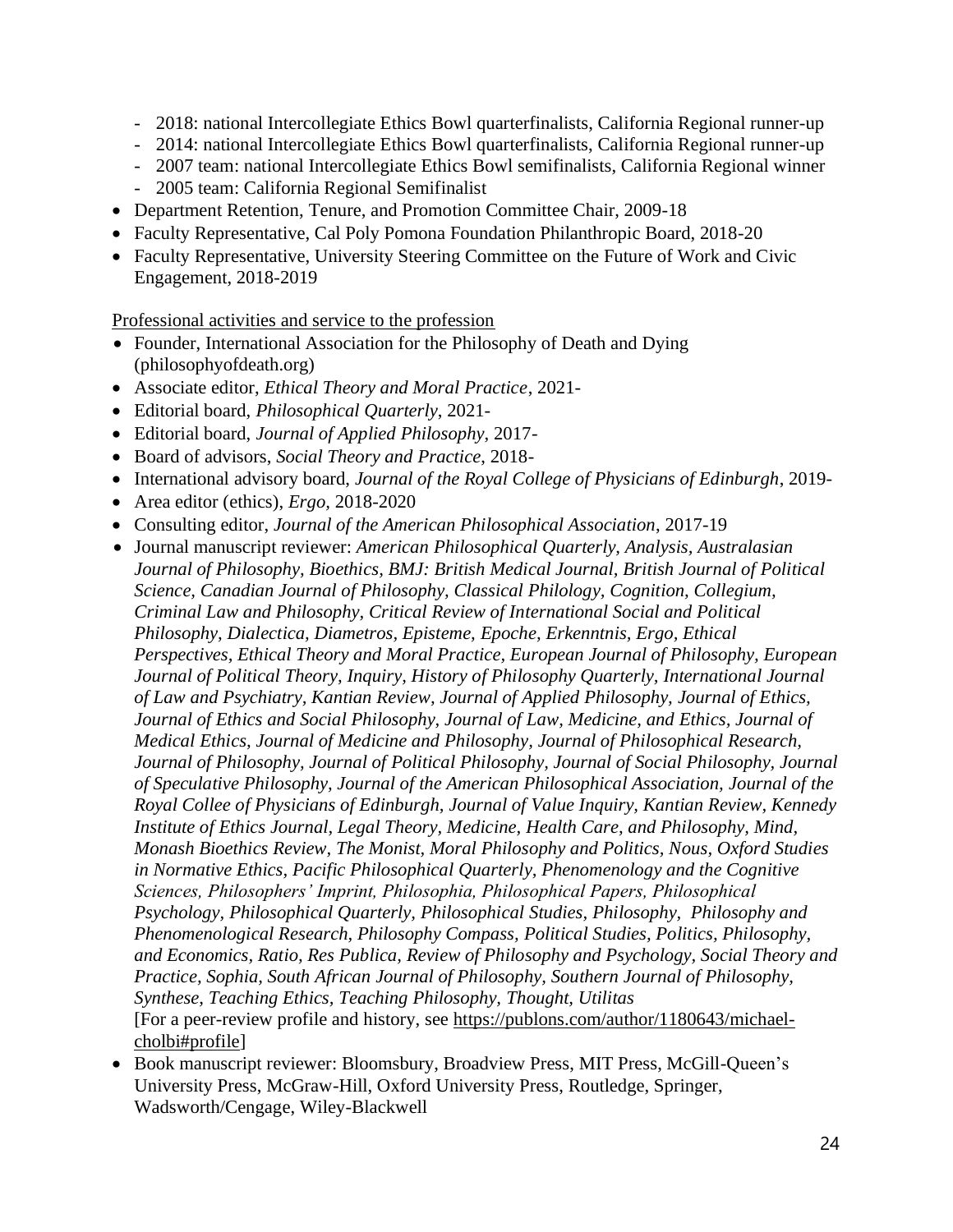- Member, American Philosophical Association Committee on International Cooperation, 2020-23
- Convenor, MANCEPT workshop (University of Manchester), "Reparations: Past, Present, and Future" (2020)
- Interviewed on ethics of assisted dying for University of Glasgow MSc program in End of Life Studies, 2021
- Grant application evaluator, Canada Council for the Arts, Killam Research Fellowships, 2019
- Head, White Paper Working Group, Post-grant Review of Philosophy Research Funded by the Immortality Project, Templeton Foundation, 2018
- External reviewer for tenure, promotion, etc., for faculty at CUNY Graduate Center, Duquesne University, Georgetown University, New York University, Northern Illinois University, Occidental College, University of Florida, University of North Carolina-Charlotte, Nanyang Technological University (Singapore)
- External examiner, PhD. theses: University of Wisconsin (2012), University of Sydney (2016), University of Glasgow (2018)
- At-large member, American Philosophical Association Pacific Division Executive Committee, 2017-2020
- Member, American Philosophical Association
- Member, Philosophy, Politics, and Economics Society
- Member, Society for Applied Philosophy
- Member, Royal Institute of Philosophy
- Member, Aristotelian Society
- Editor, *Teaching Philosophy*, 2011-2018
- Mentor participant, Philosophers' Cocoon Job Market Mentoring Program, 2015, 2016, 2017, 2018, 2019
- Grant application evaluator, Research Foundation Flanders (FWO), 2014
- Member, American Philosophical Association Committee on Public Philosophy, 2010-2014
- Guest editor, Special Issue on Assisted Dying, *International Journal of Law and Psychiatry*, 2013
- Member, American Philosophical Association Committee on Teaching Philosophy, 2007-2010
- Grant application evaluator, Social Sciences and Humanities Research Council of Canada (SSHRC) (project title: "The other kind of reason: practical arguments, practical wisdom and moral judgement", 2008-09 cycle)

Media contributions and public outreach

- "Competing visions for a post-work future." Edinburgh University Philosophy Society, 3/22
- *Wise Hypocrite* podcast with Patrick Daniel on *Grief: A Philosophical Guide*, 3/22 [\(https://www.clubhouse.com/room/MEz1lE8V?utm\\_medium=ch\\_room\\_xerc&utm\\_campaign](https://www.clubhouse.com/room/MEz1lE8V?utm_medium=ch_room_xerc&utm_campaign=UbBZ8544ZgWARn3gC2gXuA-134182) [=UbBZ8544ZgWARn3gC2gXuA-134182\)](https://www.clubhouse.com/room/MEz1lE8V?utm_medium=ch_room_xerc&utm_campaign=UbBZ8544ZgWARn3gC2gXuA-134182)
- "A Grief Philosophized," First Things podcast, 3/22 [\(https://www.firstthings.com/media/a](https://www.firstthings.com/media/a-grief-philosophized)[grief-philosophized\)](https://www.firstthings.com/media/a-grief-philosophized)
- Royal College of Physicians of Edinburgh (RCPE) Evening Medical Night, "Death, Dying, and the Ethics of Medically Assisted Dying." 3/22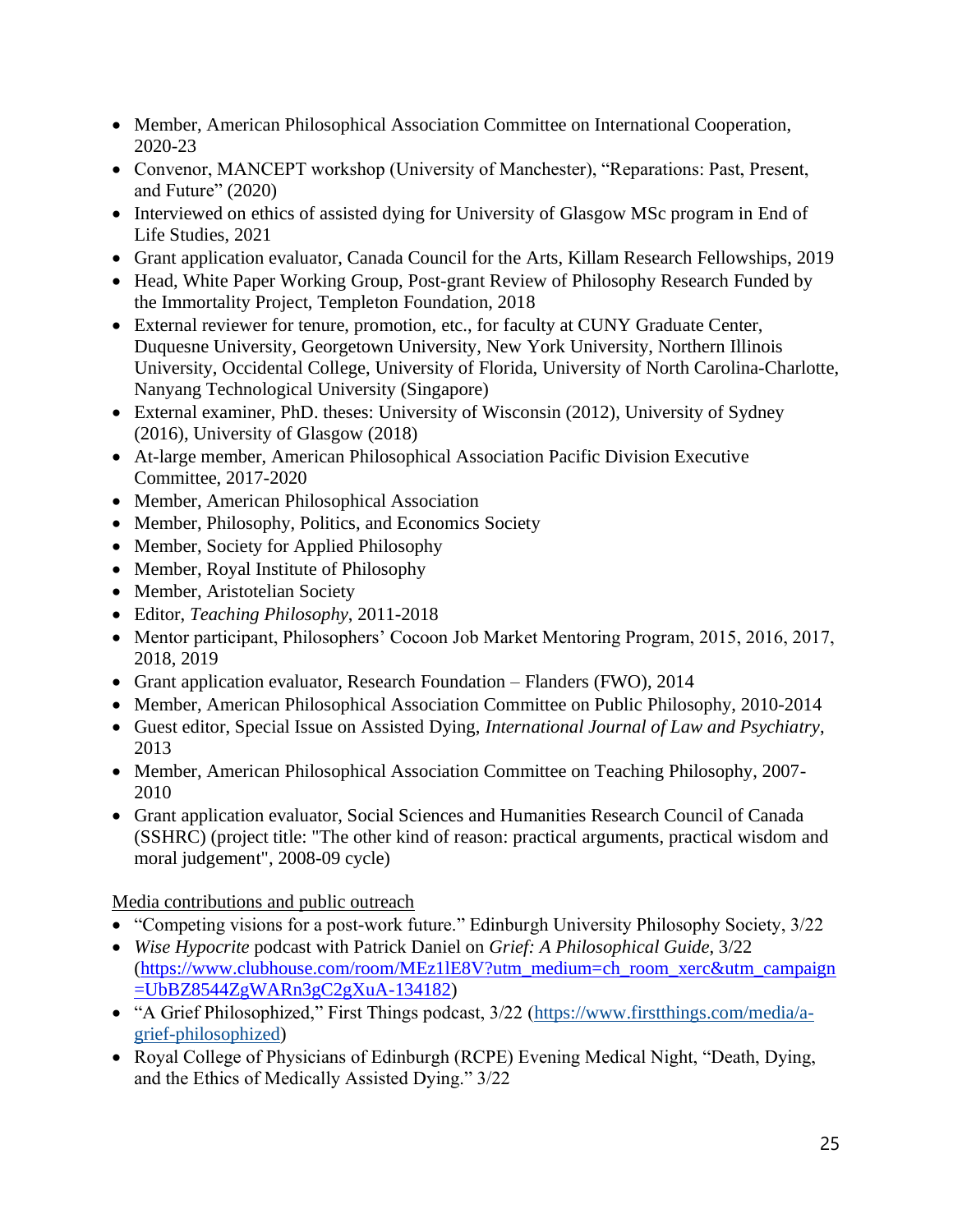- Chriss Voss podcast, Interview on *Grief: A Philosophical Guide* [\(https://www.youtube.com/watch?v=IkHNBJFM3gk\)](https://www.youtube.com/watch?v=IkHNBJFM3gk), 2/22
- Royal College of Psychiatrists podcast, "What Can Grief Teach Us About Ourselves?" [\(https://soundcloud.com/rajendra-1/what-can-grief-teach-us-about\)](https://soundcloud.com/rajendra-1/what-can-grief-teach-us-about), 2/22
	- o Used as basis for RCP continuing professional development materials, 3/22 (https://elearninghub.rcpsych.ac.uk/product?catalog=172\_CORE\_POD\_Grief\_Gri eving)
- "Who We Grieve for and Why," Harvard Bookstore, 1/22 [\(https://www.youtube.com/watch?v=AnrEVgahWD0\)](https://www.youtube.com/watch?v=AnrEVgahWD0))
- Nazi Lies podcast (episode on Nazi beliefs concerning death and mortality),  $1/22$ (https://www.patreon.com/posts/61529332)
- Ethical Theory Review podcast (on *Grief: A Philosophical Guide*), 1/ 22 [\(https://anchor.fm/ethical-theory/episodes/Grief-A-Philosophic-Guide-e1ctkqs\)](https://anchor.fm/ethical-theory/episodes/Grief-A-Philosophic-Guide-e1ctkqs)
- New Books in Philosophy podcast (on *Grief: A Philosophical Guide*), 12/21 [\(https://newbooksnetwork.com/grief\)](https://newbooksnetwork.com/grief)
- Panelist, LSE Forum on grief, 11/21 (recording: [https://www.youtube.com/watch?v=](https://www.youtube.com/watch?v=-zrMYrZaMSg) [zrMYrZaMSg,](https://www.youtube.com/watch?v=-zrMYrZaMSg) podcast: [https://podcasts.apple.com/no/podcast/grief/id279428154?i=1000542491278&l=nb\)](https://podcasts.apple.com/no/podcast/grief/id279428154?i=1000542491278&l=nb)
- "All About Grief: What Causes It, How to Cope With It, and When to Get Help," [\(https://www.everydayhealth.com/emotional-health/grief/\)](https://www.everydayhealth.com/emotional-health/grief/), 10/21 [quoted]
- "How to Be Philosophical About Grief," *Good Is in the Details* podcast [\(https://podcasts.apple.com/us/podcast/how-to-be-philosophical-about](https://podcasts.apple.com/us/podcast/how-to-be-philosophical-about-grief/id1466729675?i=1000538758165)[grief/id1466729675?i=1000538758165\)](https://podcasts.apple.com/us/podcast/how-to-be-philosophical-about-grief/id1466729675?i=1000538758165), 10/21
- "Understanding Grief and Death in the Age of Covid-19," Saed News, 9/21 [\(https://saednews.com/en/post/professor-michael-cholbi-on-understanding-grief-and-death-in](https://saednews.com/en/post/professor-michael-cholbi-on-understanding-grief-and-death-in-the-age-of-covid-19)[the-age-of-covid-19;](https://saednews.com/en/post/professor-michael-cholbi-on-understanding-grief-and-death-in-the-age-of-covid-19) Persian version at [https://saednews.com/fa/post/profsor-maikl-chalbi](https://saednews.com/fa/post/profsor-maikl-chalbi-darbare-ghm-v-mrg-dar-asr-krona)[darbare-ghm-v-mrg-dar-asr-krona\)](https://saednews.com/fa/post/profsor-maikl-chalbi-darbare-ghm-v-mrg-dar-asr-krona)
- "Thinking About Grief" (Interview, Eudaimonia Junction, [https://jimmyalfonsolicon.substack.com/p/thinking-about-grief-an-interview\)](https://jimmyalfonsolicon.substack.com/p/thinking-about-grief-an-interview), 9/21
- Dokeo podcast on death, grief, and assisted dying, 5/21 [\(https://dokeo.edconroy.co.uk/](https://dokeo.edconroy.co.uk/)
- Philosophy Foundation Happy Prisoner Festival, panelist on ecological grief, 3/21
- *Pense* journal conference ('Unprecedented'), "Toward a Post-Pornographic Outlook on Death", 3/21
- Contributor to *Whispers from Above* multimedia project on grief and recovery, 3/21 <https://soundcloud.com/whispersfromabove/inside-the-script-special-interview-series>
- Interview, "The Shock of Vulnerability: Contemplations on Death and Dying in the Pandemic." University of Edinburgh Covid-19 Perspectives, 1/21 [\(https://blogs.ed.ac.uk/covid19perspectives/2021/01/11/the-shock-of-vulnerability](https://blogs.ed.ac.uk/covid19perspectives/2021/01/11/the-shock-of-vulnerability-philosophical-contemplations-on-death-and-dying-during-the-pandemic-in-conversation-with-michael-cholbi/)[philosophical-contemplations-on-death-and-dying-during-the-pandemic-in-conversation-with](https://blogs.ed.ac.uk/covid19perspectives/2021/01/11/the-shock-of-vulnerability-philosophical-contemplations-on-death-and-dying-during-the-pandemic-in-conversation-with-michael-cholbi/)[michael-cholbi/\)](https://blogs.ed.ac.uk/covid19perspectives/2021/01/11/the-shock-of-vulnerability-philosophical-contemplations-on-death-and-dying-during-the-pandemic-in-conversation-with-michael-cholbi/)
- Regional competition organizer, JS Mill Cup, 2021 (high school ethics competition, in partnership with University of St. Andrews)
- Podcast guest, Reconnecting, "Talking Suicide," 12/20 (https://open.spotify.com/episode/7ID21CIhTWRL5ym98Oo0cX?si=KF6joUe4TJOcK5PDR 1I24A)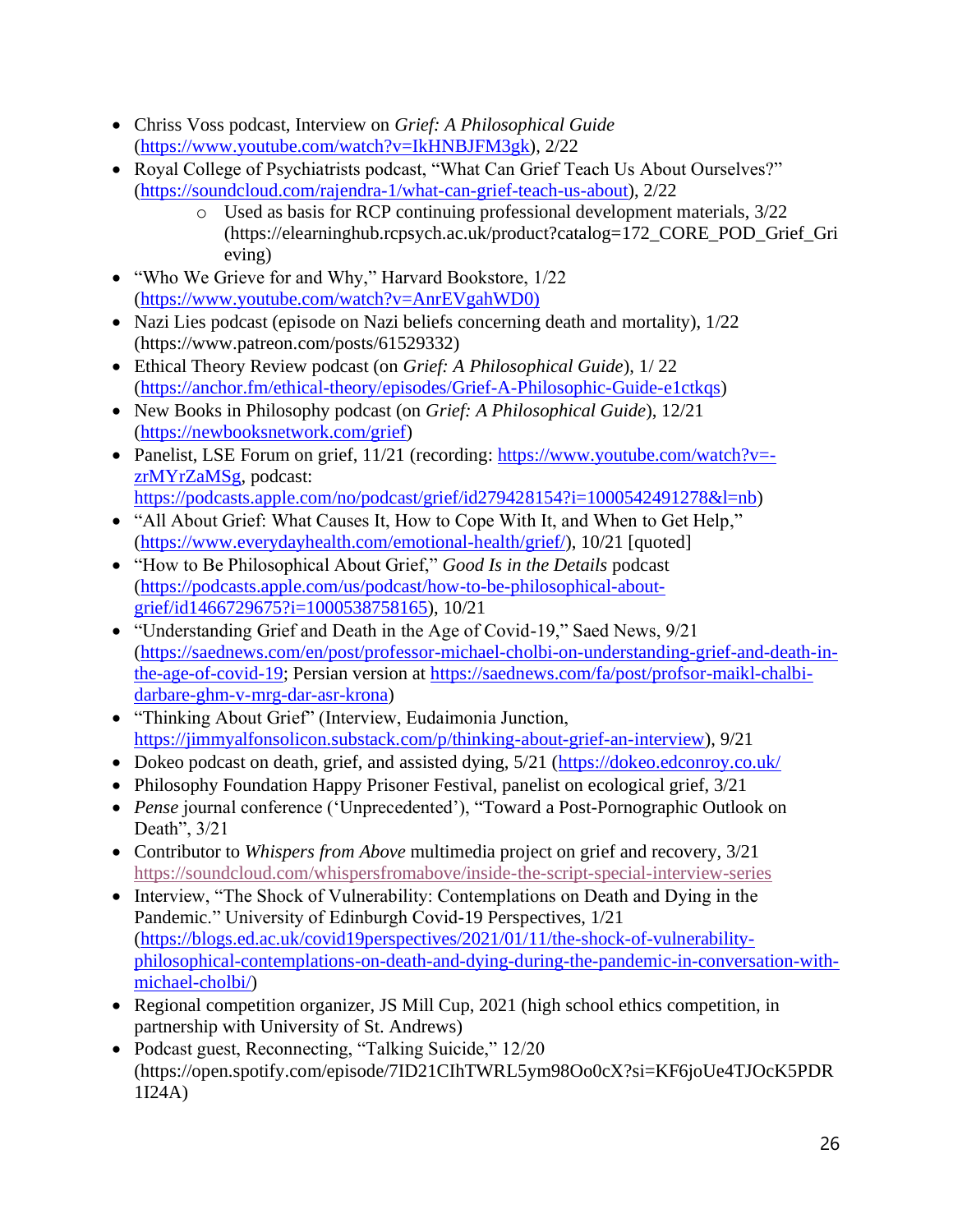- Podcast guest, Philosophical Disquisitions, "Grief in the Time of a Pandemic," 5/20 (https://philosophicaldisquisitions.blogspot.com/2020/03/72-grief-in-time-of-pandemic.html)
- Interviewee, Eclectic Spacewalk podcast, 1/20 (https://bit.ly/34CckO1)
- Video contributor, "Here's why the death penalty and longer prison sentences don't really deter crime," *Business Insider*, March 2018 (https://read.bi/2ur0Q1m)
- Reddit Philosophy AMA (Ask Me Anything) session, 1/18 [\(https://www.reddit.com/r/philosophy/comments/7sxi7i/i\\_am\\_michael\\_cholbi\\_a\\_philosopher](https://www.reddit.com/r/philosophy/comments/7sxi7i/i_am_michael_cholbi_a_philosopher_working_on/) [\\_working\\_on/\)](https://www.reddit.com/r/philosophy/comments/7sxi7i/i_am_michael_cholbi_a_philosopher_working_on/)
- Contributor, AskPhilosophers (askphilosophers.org), through 2019 [blog devoted to philosophy and public outreach]
- Contributor, PEA Soup (peasoup.us), through 2017 [weblog of academic ethicists]
- Contributor, In Socrates' Wake (insocrateswake.blogspot.com), through 2015 [weblog on teaching philosophy)
- Interviewed for *Niin & Nain* (Finnish popular magazine on philosophy), fall 2012
- Guest on *Philosophers' Zone*, with Alan Saunders, Australian Broadcast Company, 5/08 (http://www.abc.net.au/rn/philosopherszone/)
- "An Office of His Own," *Inside Higher Ed*, 9/10/07 (http://insidehighered.com/views/2007/09/10/cholbi)
- Guest on Forum, KQED FM, San Francisco, 4/06 (with T. Joiner and L. Lieberman, on the emotional impact of suicide)
- Guest on Philosophy Talk radio program, KALW FM, Stanford University (discussing philosophical issues surrounding suicide), 3/06

## FUNDING, AWARDS, AND HONORS

External funding (in support of personal research, etc.)

- Australian National University, Visiting Researcher funding, approximately \$6,000
- National Endowment for the Humanities Awards for Faculty, "A philosophical treatment of the ethics of grief," 2016 (\$37,400)
- University of Turku (Finland), academic visitor funding, 2016, approximately \$4,000
- Spencer Foundation, "From procreative acts to parental rights," 2013-15. Co-grantee, Jaime Ahlberg, University of Florida (\$54,450)
- National Endowment for the Humanities Summer Seminar on "Punishment, Politics, and Culture," Amherst College, 2004 (\$5,820)

## Awards and honors

- Nominee, CAHSS Recognition Awards 2021-22 Dean of Students Award for Contribution to Student Experience
- Visiting Scholar, University of Barcelona/Pompeu Fabra University, 2021
- Selected as Walter Murray Visiting Annual Lecturer, University of Saskatchewan, 2019
- Visiting RSSS Fellow, Australian National University, 2018
- Publons Top Peer Reviewers, 2017 (#6 rank worldwide for Arts and Humanities)
- Visiting Fellow, University of Turku, Finland, September 2016
- Visiting Scholar, Hastings Center, Garrison, N.Y., April 2015
- Nominee, Provost's Award for Excellence in Research, 2011, 2012, 2013, 2014, 2016, 2018
- Visiting Scholar, Washington and Lee University, October 2013